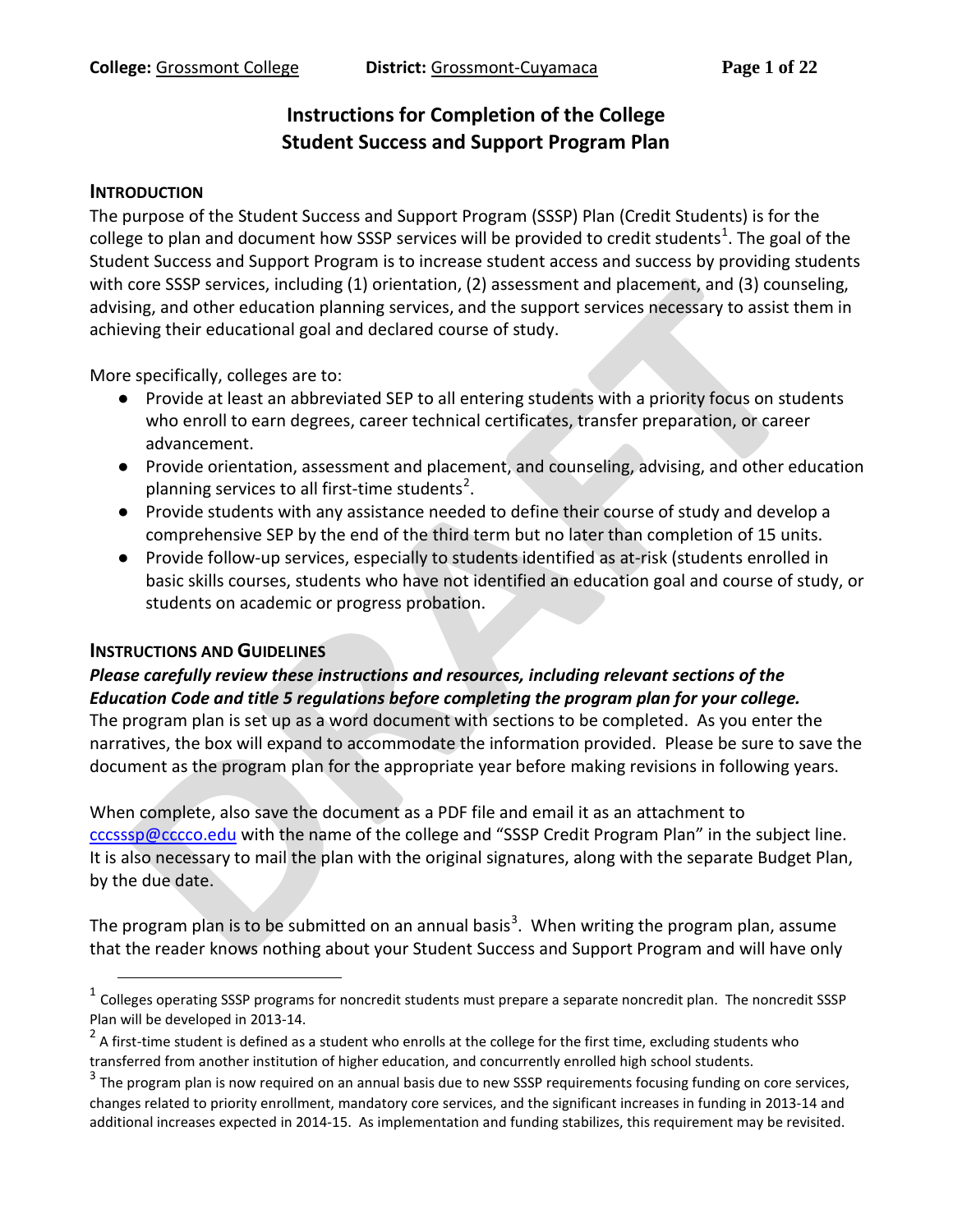your document to understand the manner in which the program will be implemented, and resources it will take (especially in terms of staffing).

Be sure to include input from faculty, staff, administrators and students in the development of this plan (as per title 5, §55510[b]). Please provide sufficient detail to draw an explicit portrait of your college's SSSP activities and staffing.

All state-funded SSSP services, procedures, and staff activities must be described in the program plan. Section 78211.5(b) of the Education Code permits districts and colleges to expend these categorical funds only on SSSP activities approved by the Chancellor. Activities and expenses described in the narrative section of the plan should also be detailed in the Budget Plan. The program plan explains those activities and presents the opportunity for colleges to fully describe implementation of the SSSP with respect to the regulations.

**The program plan should not be limited to state-funded activities.** Describe **all** SSSP services, policies, activities and procedures in your college and/or district regardless of funding source. This provides a complete accounting of the planned costs and activities for the program each year. In districts with more than one college, the college program plans must also address the arrangements for coordination among the colleges. The program plan will be compared with the college's SSSP Year-End Expenditure Report to monitor for consistency.

## **GENERAL INSTRUCTIONS**

The Student Success and Support Program Plan is divided into four sections. The Budget Plan is a separate document.

- I. Program Plan Signature Page
- II. SSSP Services
	- a. Core Services
		- i. Orientation
		- ii. Assessment
		- iii. Counseling, Advising, and Other Education Planning Services
		- iv. Follow-up for At-Risk Students
	- b. Related Direct Program Services
		- i. Institutional Research
		- ii. SSSP Technology
	- c. Transitional Services Allowed for District Match
- III. Policies & Professional Development
	- Exemption Policy
	- Appeal Policies
	- Prerequisite Procedures
	- Professional Development
	- Coordination with Student Equity and Other Planning Efforts
	- Coordination in Multi-College Districts
- IV. Attachments

Links to program resources are provided on the last page of this document to assist with the development of your SSSP Plan.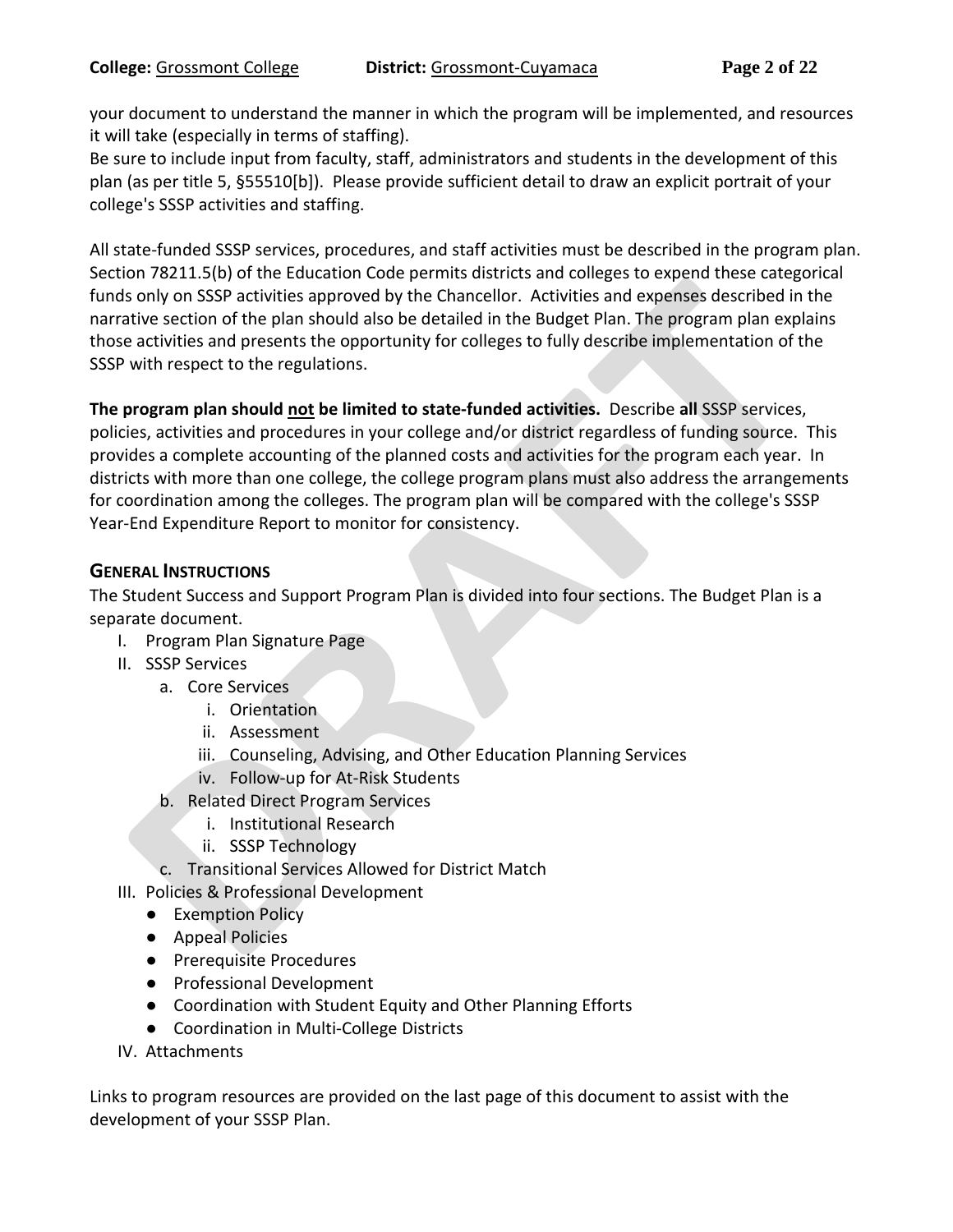### **SECTION II. STUDENT SUCCESS AND SUPPORT PROGRAM SERVICES**

**Directions:** For the following SSSP services: (a) orientation, (b) assessment and placement, (c) counseling, advising, and other education planning services, and (d) follow-up services for at-risk students, describe the approach your college is taking to meet its responsibilities under title 5 section 55531. Include the target student audiences, the types of activities, service delivery strategies, partnerships, staff, resources, technology and research support assigned to provide services.

Report projected expenditures related to these items in the Budget Plan.

### **IIa. Core Services**

#### **i. Orientation**

1. Describe the target student audience, including an estimate of the annual number of firsttime students to be served. Describe the delivery methods (in groups, online, etc.) and activities that will be provided. Describe any partnerships among colleges or with high school districts, workforce agencies, or other community partners that assist with providing orientation. Describe at what point(s) in the student's academic pathway services are provided (before registration, at 15 units, etc.).

**Grossmont College (GC) serves an average of 5000 new students each year. Of these, about half are first-time college students, while the other 2500 transfer-in from other institutions. Approximately 40% of Grossmont's student population comes from outside of the district's service boundaries.** 

**Students who are new to GC participate in an on-line orientation after submitting a college application through "CCCApply". Orientation information is offered in both group and individual settings. Most students complete the on-line orientation independently using the "Cynosure" technology deployed by the Grossmont-Cuyamaca Community College District (GCCCD).** 

**Students are able to access the on-line orientation at any point during the matriculation process; it is one of the components required in order to earn priority registration\*. Orientation may be done before or after completing the English and/or math assessment, but must be completed prior to participating in advising. The assessment session also includes a "mini" orientation that provides relevant matriculation information.**

*\*In 2012 the Grossmont-Cuyamaca CCD implemented a district policy to allow new students who had completed the full matriculation process to receive a "Group 3" priority registration date.* 

**To complement the on-line orientation, there are a variety of opportunities for students to obtain information and support through in-person contacts with staff and faculty. Given that the matriculation process begins in Spring for new students entering in the Fall, GC will continue to expand the outreach and transition services offered in the high schools. These services will include application/orientation workshops offered at all feeder high schools, as well as at other high schools in the region, as requested.** 

**The following events and activities are also planned as part of a comprehensive approach to**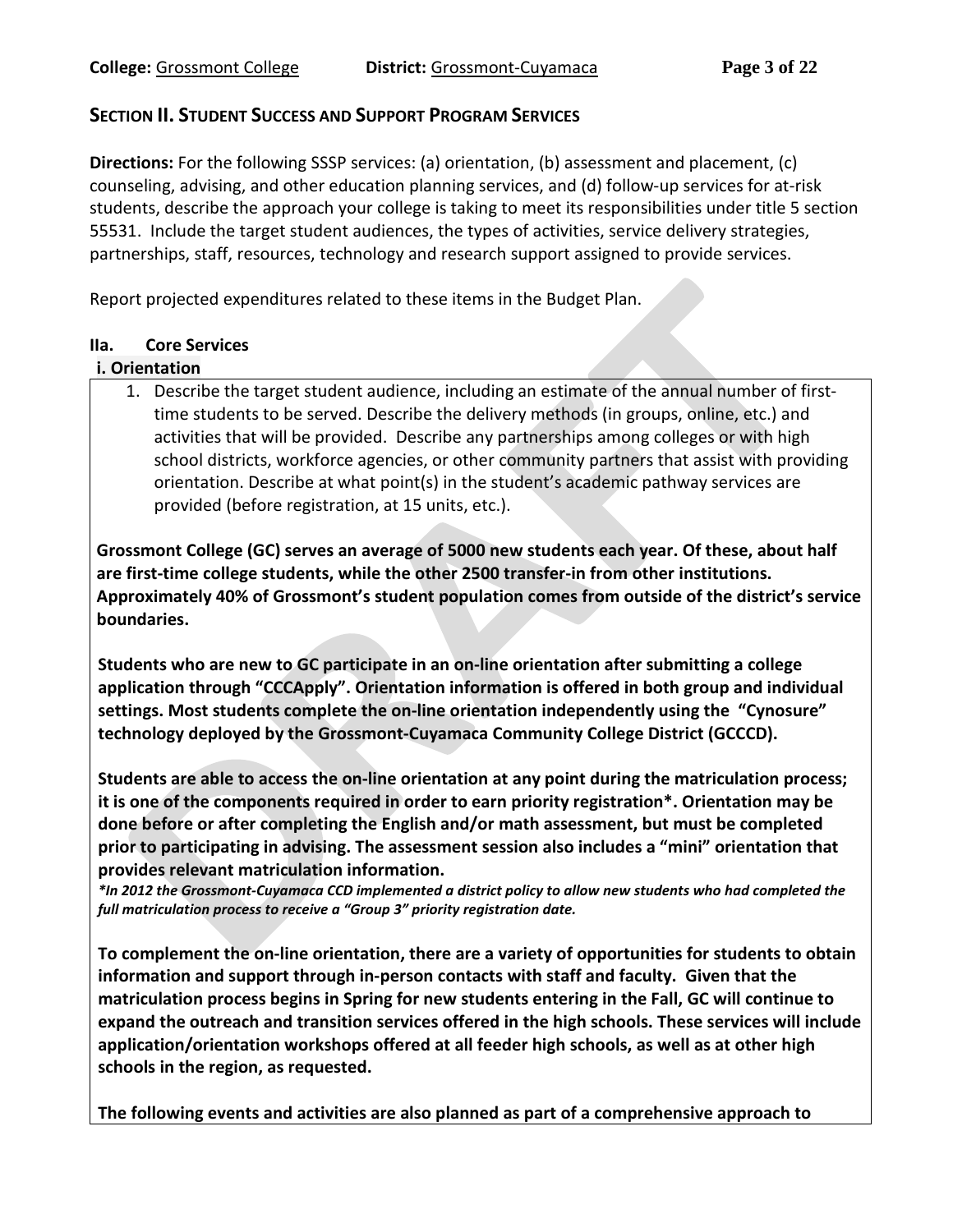**ensure that students, parents, and high school counselors are informed about college programs and processes.** 

- **High school counselor workshop in the Fall**
- **College campus "Open House" in the Spring**
- **"Getting Started at Grossmont College" information nights**
- **Parent orientation and advising workshops**
- **Financial aid outreach**
- **Campus tours**

**In addition to on-line and high school orientations, there are a variety department and programspecific orientations and other services offered, both on-campus, and in the community, including:**

- **Student Services department and program orientations (group and individual):**
	- o **EOPS**
	- o **DSPS**
	- o **CalWORKS/New Horizons**
	- o **International Counseling**
	- o **Foster youth**
- **College program orientations:**
	- o **UMOJA**
	- o **Freshman Academy**
	- o **University Link**
	- o **EOPS summer institute**
	- o **Adult Re-entry orientation**
	- o **OPT program week-long orientation**

**Additionally, we have many community partnerships that provide an opportunity for informationsharing and referrals to orientation services, including:**

- **CalWORKS – County of San Diego community service centers**
- **East County Career Center**
- **CalSOAP (student outreach and access program) – statewide**
- **College Connection: coordinated services for foster youth**
- **"Got Plans?", a Grossmont Union High School District College and Career Fair (hosted alternately on Grossmont and Cuyamaca College campuses)**
- **San Diego County Refugee Services (County)**
- **Women's Resource Fair**
- 2. Identify the staff providing orientation, including the number of positions, job titles and a brief one-sentence statement of their role.

**As mentioned in question 1 above, most of the orientation activity occurs in the on-line realm. The primary role of staff is in providing support to students navigating the online orientation and is composed of:**

• **a full-time general counseling classified staff member; and**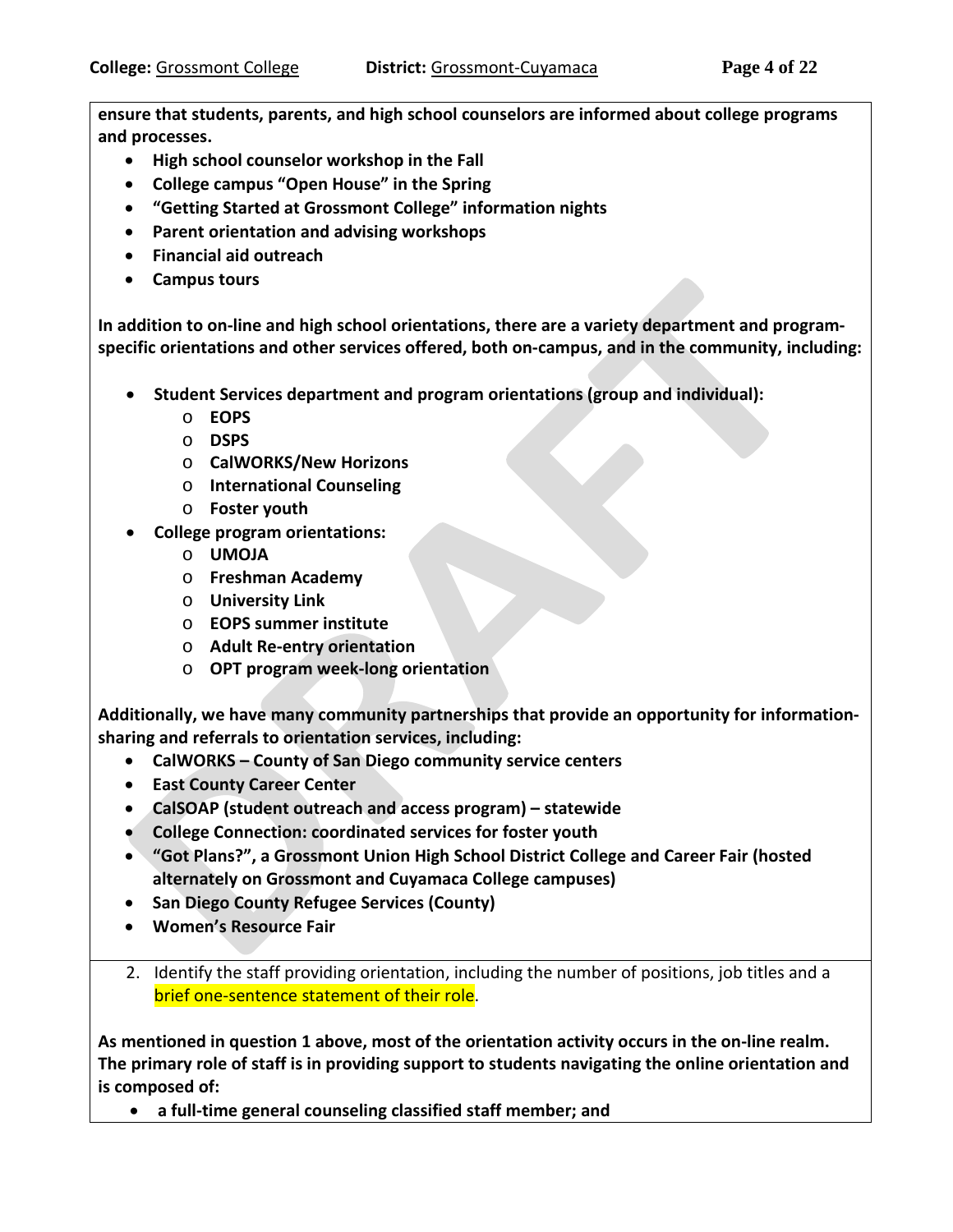• **five (5) full-time Disabled Student Programs and Services (DSP&S) classified staff members.**

**In addition, orientation support is provided during high school outreach and transition activities by:**

- **First Year Experience counselor 0.4 FTE – responsible for orientation workshop**
- **CTE Transitions program specialist – hosts/coordinates campus tours, conducts visits to high schools**
- **Adjuncts (4): conduct visits to high schools**
- 3. If orientation is provided through the full or partial use of technology, identify any commercial products or describe in-house products in use or under development, including any annual subscription or staff support requirements.

**The college uses the following technologies which are supported by GCCCD Information Systems staff:**

- **Cynosure – orientation and advising technology**
- **SARS – used by general counseling, EOPS, DSPS, CalWORKS, New Horizons, EFFORT**
- **Colleague – recording participation in orientations**
- **WebAdvisor (support is provided to DSPS students through the Assistive Technology Center)**
- 4. Describe the college's plans for developing and implementing orientation services. The following eight policies and procedures provided on the Orientation Checklist are identified in title 5 section 55521 as required information to include in an orientation.

**Orientation Checklist (**Required Policy or Procedure)

- (1) Academic expectations and progress and probation standards pursuant to section 55031;
- (2) Maintaining registration priority pursuant to section 58108;
- (3) Prerequisite or co-requisite challenge process pursuant to section 55003;
- (4) Maintaining Board of Governors Fee Waiver eligibility pursuant to section 58621
- (5) Description of available programs, support services, financial aid assistance, and campus facilities, and how they can be accessed;
- (6) Academic calendar and important timelines.
- (7) Registration and college fees.
- (8) Available education planning services

**During the 13-14 school year, the college piloted the use of Cynosure software to offer orientations on-line. This orientation features videos, modules, and questions to check for understanding. It is organized around six primary topic areas:**

- **1. First Steps: Overview of the matriculation process**
- **2. Academic Goals: Identifying a goal and beginning an education plan**
- **3. Student Services**
- **4. College Success**
- **5. Campus Life**
- **6. Student Conduct and Safety**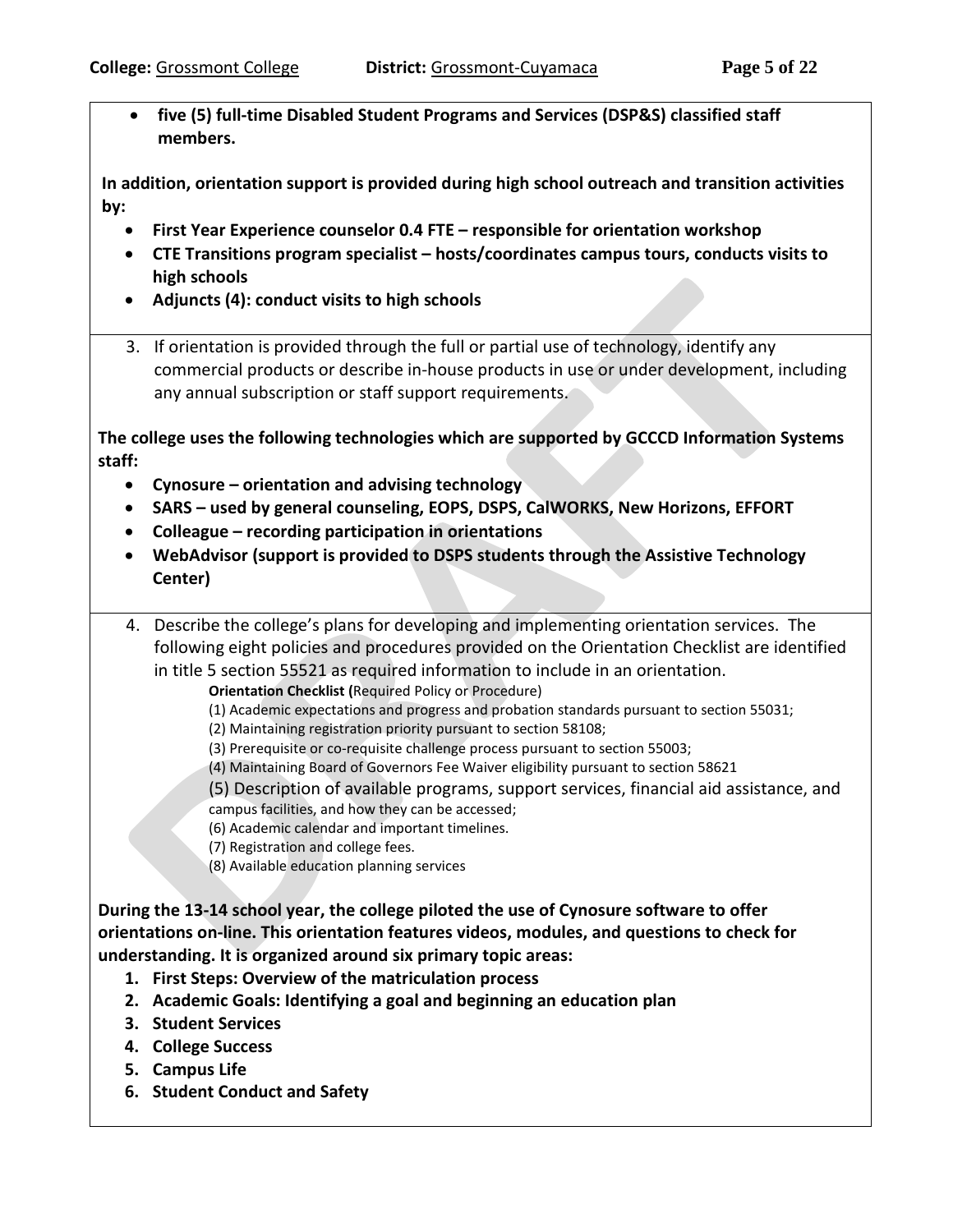**The content and format will be modified and expanded, with discussions underway to reorganize the information into modules, and incorporate additional college and program information. Comprehensive college information is also available in the student handbook.** 

**In addition to the current on-line format for providing orientation information, GC also plans in 2014-15 to provide orientation through the following activities:** 

- **Campus Open House**
- **Parent and student information nights**
- **High school workshops**
- **Students will also be introduced to college processes and related information through a Welcome Letter and through "WebReg" workshops (registration tutoring and assistance) as part of orientation offerings for larger numbers of students.**
- 5. Please specify other issues, policies and procedures that the college or district determines necessary to provide a comprehensive orientation. Add additional lines as needed.

**In addition to the orientation information listed in question 4 above, the college also feels that the following information is an important part of our college orientation:**

- **Safety**
- **Health Services**
- **Student Code of Conduct**
- **Student Engagement Opportunities**
- **Student Responsibility**

**The issues identified above are included in the on-line orientation, within the "Campus Life" and "Student Conduct and Safety" sections.** 

6. Include in the Budget Plan, all staff costs (salaries and benefits) for each position and the direct cost to purchase, develop or maintain technology tools specifically for orientation services.

### **ii. Assessment and Placement**

1. Describe the target student audience, including an estimate of the annual number of students to be assessed, and a description of who will be required to be assessed. Describe the methods by which assessment and placement services will be delivered. Describe any partnerships among colleges or with high school districts, workforce agencies, or other community partners that assist with providing assessment and placement. Describe at what point(s) in the student's academic pathway assessment and placement are provided (while still in high school, summer, during registration, etc.).

**The primary target population for our assessment and placement services are first-time to college students (approximately 2,500), as well as those who have attended other institutions but did not complete a math or English course. Assessment scores from other community colleges in San**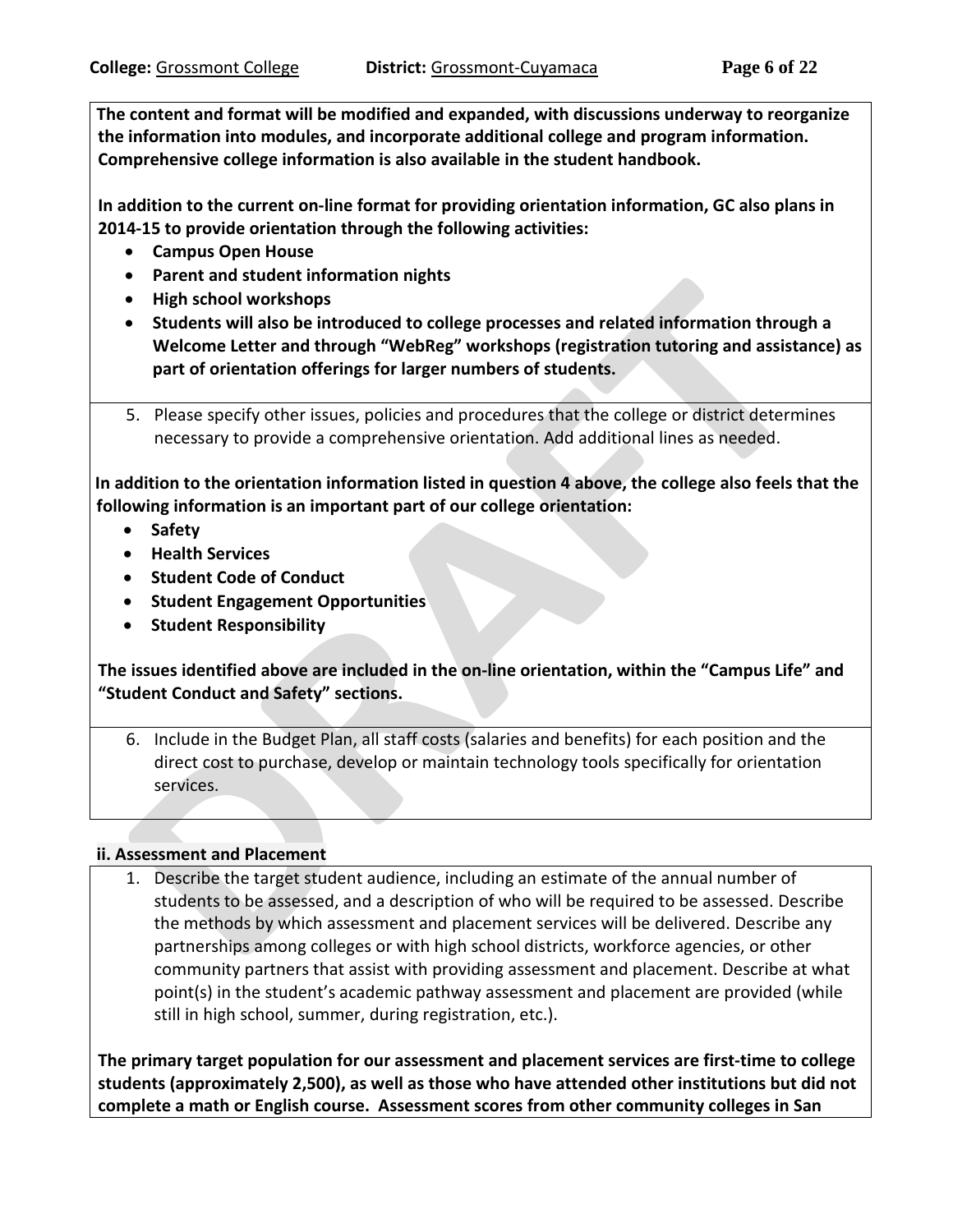**Diego County are accepted for transfer-in students. Assessment is not mandated, but it is one of the required steps in order to earn priority registration.** 

**Given the target audience of 2500 first-time college students, as well as those transferring from other institutions, the college assessment plan will provide sufficient seats for this population, while also encouraging the utilization of assessment exemptions (see #6 below).** 

- **Spring: Testing will be offered both at high schools and in the college Assessment Center, with the goal of promoting early access to and completion of all matriculation steps**
	- o **Timeline: March 1-June 23**
	- o **Goal: 2500 seats**
- **Summer: While efforts will be made to serve all prospective students during the spring, there are a number of students who need assessment services in the summer**
	- o **Timeline: June 24-August 18**
	- o **Goal: 800 seats**
- **Fall/Winter: During the fall, a regular assessment schedule will be posted to accommodate students who will be enrolling in the spring semester, or who did not participate in assessment during the spring or summer.** 
	- o **Timeline: September 1-January 20**
	- o **Goal: 500 seats**

**Assessment methods:**

- **ACCUPLACER testing offered on campus and at high schools**
- **ESL paper assessment (not ACCUPLACER) on campus and at high schools**
- **English and math exemptions for placement (see #6)**
- **Math articulation agreement with GUHSD: transcript-based placement**
- **English Course Alignment Project (ECAP): students who complete specific English coursework at partner high schools are placed directly into college level English**
- **Students can follow challenge process through the departments (English, ESL, math) if they would like to place higher than their assessment results allow**
- **DSPS students participate in the general college orientation process, but can access DSPS services if accommodations are needed.**
- **To clear prerequisites with courses taken at other campuses, students follow department processes, as identified on the Pre-requisite Clearance page of the college website**
- 2. Identify the staff providing assessment services, including the number of positions, job titles and a brief one-sentence statement of their role. Include staff providing direct assessment related research services.
- **Assessment office**
	- o **Two specialists**
	- o **Student services assistant**
- **CTE Transitions/First Year Experience** 
	- o **1 specialist**
- **Assessment-related research services**
	- o **Research, Planning, and Institutional Effectiveness (district)**
	- o **Information Systems (district)**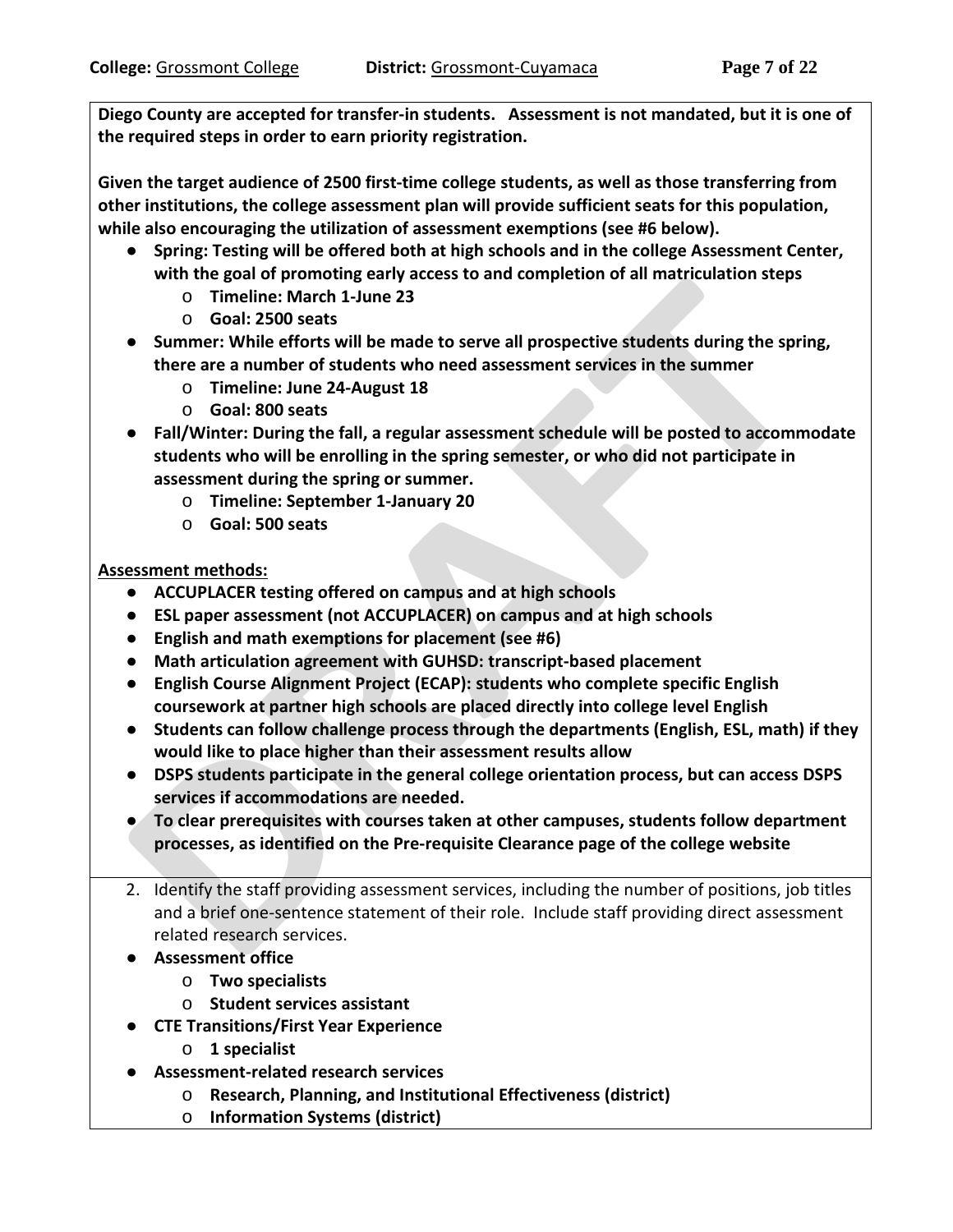### o **A&R Technology Supervisor**

- 3. Identify any assessment test(s) used for placement into English, mathematics, and ESL courses. For second-party tests, be specific about the versions and forms used. Describe which tests and services are offered online, in person, individually or in groups, etc.
	- If using a test, describe what other measures are used and how they are used to meet the multiple measures requirement.
	- If not using a test, describe what other measures are used to assess students and describe how students are placed into courses.
	- Describe how these measures are integrated into the assessment system (as part of an algorithm included in the test scoring process, applied by counselors, used on their own without a test, etc.)

### **Math and English:**

**Grossmont College utilizes Accuplacer for English and math assessment testing. It is a web-based tool that is offered on-campus and at high schools, in both group and individual settings. There are also options for students to be place in math and English based on prior coursework** 

- **High school transcript-based placement: math articulation and English Curriculum Alignment Project (ECAP)**
- **Transcripts from other colleges are processed via the assessment office**

### **English as a Second Language**

**The ESL assessment is a paper exam that is offered in both individual and in group settings, and is evaluated by the ESL department.** 

**If students would like to challenge their placement based on the assessment test, they can follow the prerequisite challenge process through each department. Counselors have discretion to clear students for a higher level if a student's raw test score is close to the cut-off.**

4. Describe the college's or district's policy on the acceptance of student assessment scores and placement results from colleges within a multi-college district, if applicable, and colleges outside of the district.

**Both colleges use ACCUPLACER for math and English assessment testing. There is a joint agreement on cut scores between departments at both colleges. (NOTE: exemptions are not the same at each college, see #6)**

**Grossmont College accepts scores from other community colleges in San Diego County only.**

- 5. Describe college or district policies and practices on:
	- a. *Pre-test practice* Describe what type of test preparation is available, how it is delivered, how students are informed of and access materials, including sample test questions, and how students are notified of their pre-test performance.
	- b. *Re-take* How often may a student re-take a test after taking it the first time? What is the waiting period? Is the waiting period consistent with publisher guidelines or more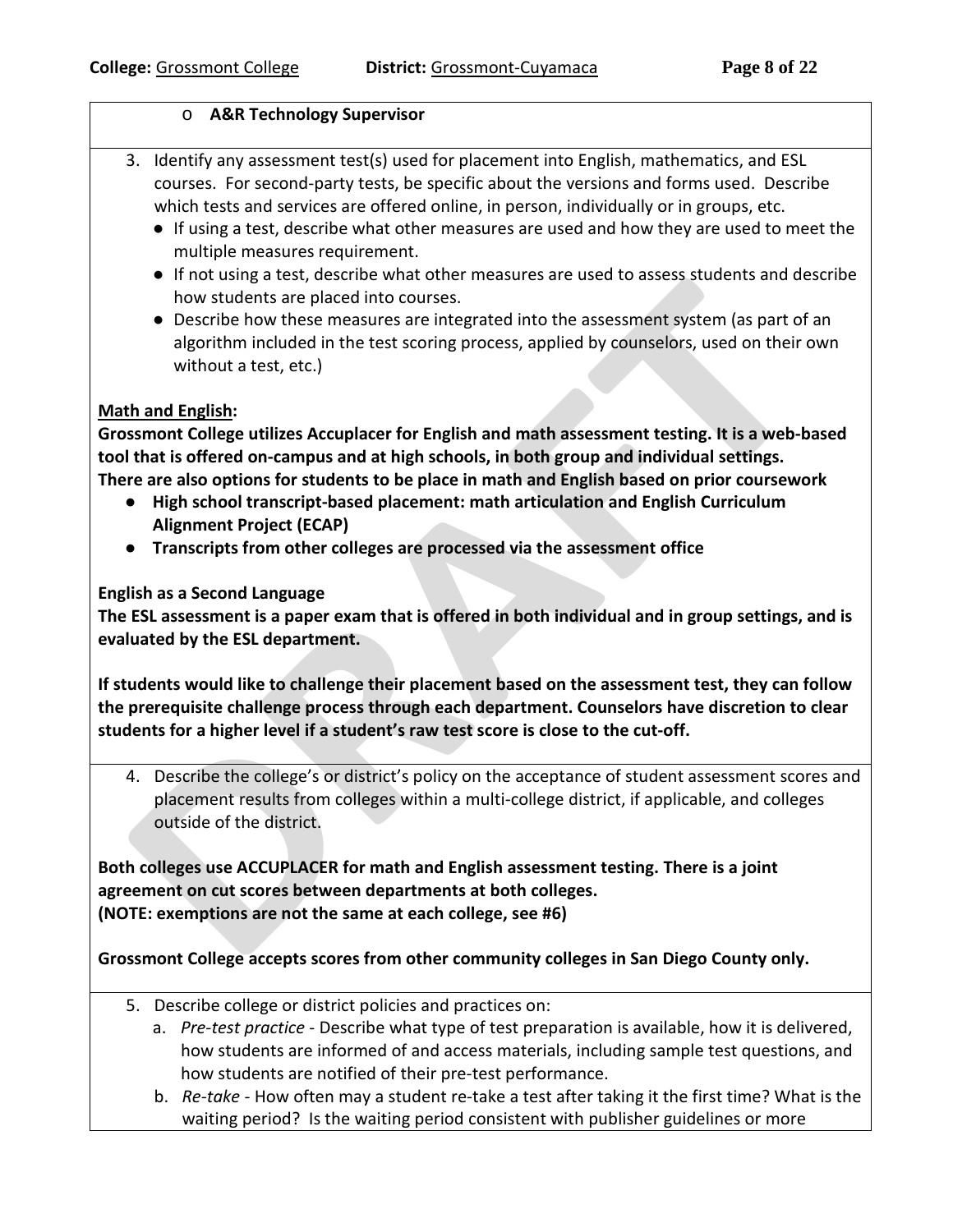restrictive? Are there conditions that must be met such as completing a subject-matter workshop before being allowed to take the test again?

c. *Recency* - How long are test scores, high school grades, etc. accepted before the student is required to reassess?

#### **Pre-test practice:**

**Currently, the following resources are available to students:**

- **Free pre-test on Accuplacer for math and English**
- **Practice tests on Math department website**
- **"Mathland" and "EngLand" paper practice questions are available in counseling and assessment offices**
- **In-person pre-test workshops**

**Students are informed about these resources via the assessment webpage and a confirmation email from the counseling department.** 

**Re-take policy:** 

- **Students can retake the assessment test after 6 months to one year (related to financial considerations)**
- **ESL re-take policy: must wait one year after taking the test, and then request permission from the ESL department**
- **NOTE: If a class is taken based on assessment, student cannot re-take the exam at all, unless they petition through the department.**

**Recency:**

● **There is no recency requirement related to assessment.**

**During the 2014-15 school year, the following activities are planned in order to expand access to testing and test preparation services:** 

- **Utilization of ACCUPLACER "My Foundations Lab" for pre and post-assessment interventions**
- **Post-assessment interventions**
- **Expand outreach for assessment, high school counseling connections (i.e. counselor workshops)**
- **Coordinate with high school math and English faculty to promote test prep**
- **Communications strategies (to students and parents) to increase awareness of test prep resources, and the importance of the test (including including communicating the importance of the assessment tests**
- **Support services for assessment (e.g. test taking methods)**
- **Explore the re-take policy in light of students not understanding what the assessment test really means.**
- **Implementation of required "boot camp" workshops prior to retaking the assessment**

6. Describe what externally-administered third-party test results are accepted for placement. Does the college accept an Early Assessment Program (EAP) result of "college ready" to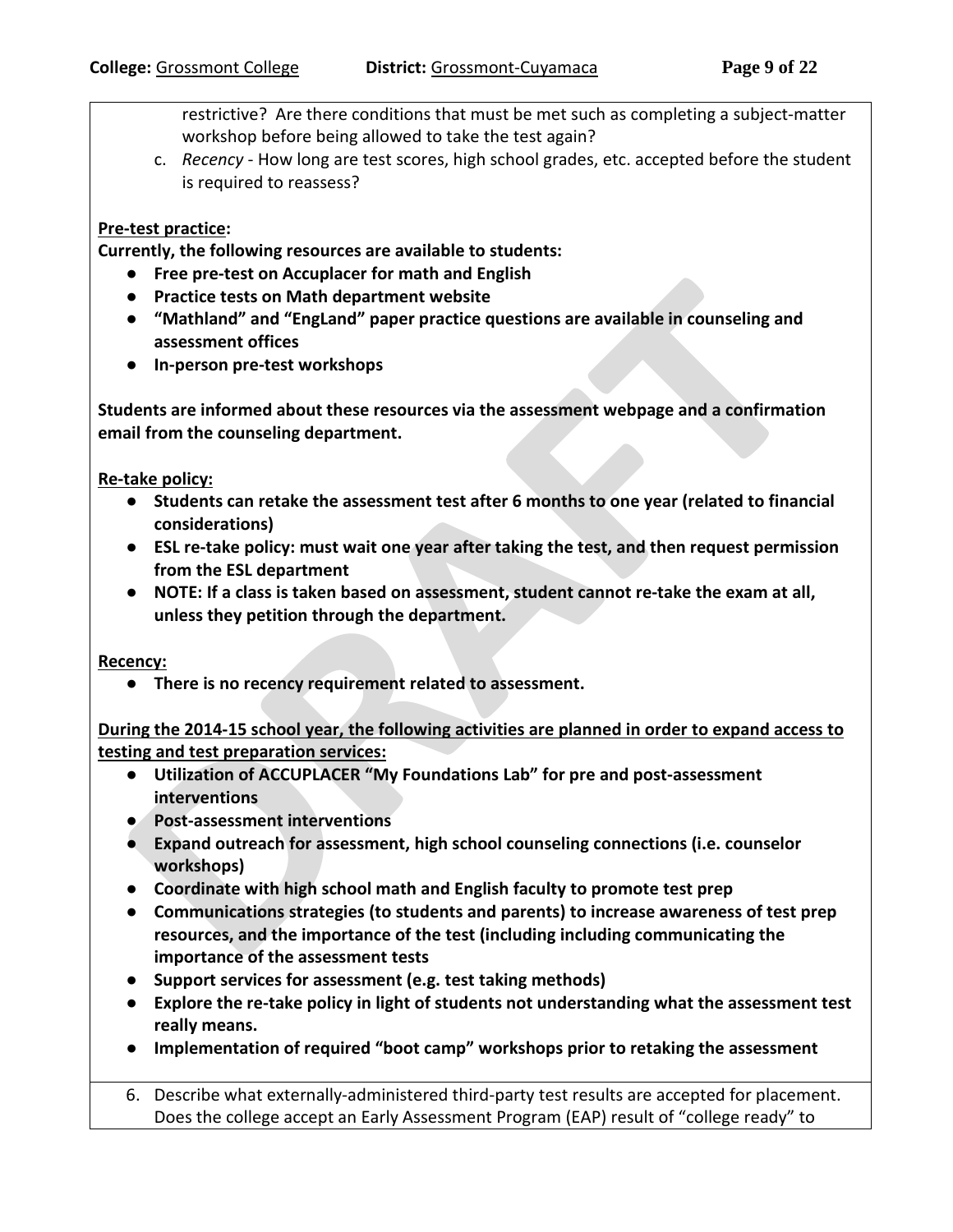exempt students from the college placement test in English? In math?

The following are the testing exemptions in place at both colleges in the district:

| <b>Test</b>                                | <b>ENGLISH</b><br><b>Score</b>                                                                                                                                         | <b>Grossmont</b> | Cuyamaca  |
|--------------------------------------------|------------------------------------------------------------------------------------------------------------------------------------------------------------------------|------------------|-----------|
| <b>SAT Reasoning Test</b>                  | 500 or above                                                                                                                                                           | Yes              | <b>No</b> |
| <b>SAT II Writing Test</b>                 | 650 or above                                                                                                                                                           | Yes              | No        |
| EAP                                        | Ready or Conditionally Ready                                                                                                                                           | Yes              | <b>No</b> |
| <b>ACT English</b>                         | 22 or above                                                                                                                                                            | <b>Yes</b>       | No        |
| IB English                                 | 4 or above                                                                                                                                                             | Yes.             | No        |
| AP English                                 | 3 or above                                                                                                                                                             | Yes              | Yes       |
| Assessed at another<br>community college   | Grossmont accepts: City, Mesa, Palomar, Mira<br>Costa, Southwestern, and Imperial Valley (San<br>Diego County)<br>Cuyamaca accepts any California community<br>college | Yes              | Yes       |
| Completed course at<br>another institution | C or better                                                                                                                                                            | Yes              | Yes       |

## **MATH**

| <b>Test</b>                              | <b>Score</b>                                                                                                                                                           | Grossmont | Cuyamaca   |
|------------------------------------------|------------------------------------------------------------------------------------------------------------------------------------------------------------------------|-----------|------------|
| <b>SAT Math</b>                          | 550 or above                                                                                                                                                           | Yes       | <b>No</b>  |
| <b>EAP</b>                               | Ready                                                                                                                                                                  | Yes       | No         |
| <b>ACT Math</b>                          | 23 or above                                                                                                                                                            | Yes       | <b>No</b>  |
| <b>ELM Math</b>                          | 50 or above                                                                                                                                                            | Yes       | No         |
| AP Math                                  | 3 or above                                                                                                                                                             | Yes       | <b>Yes</b> |
| Assessed at another<br>community college | Grossmont accepts: City, Mesa, Palomar, Mira<br>Costa, Southwestern, and Imperial Valley (San<br>Diego County)<br>Cuyamaca accepts any California community<br>college | Yes.      | Yes        |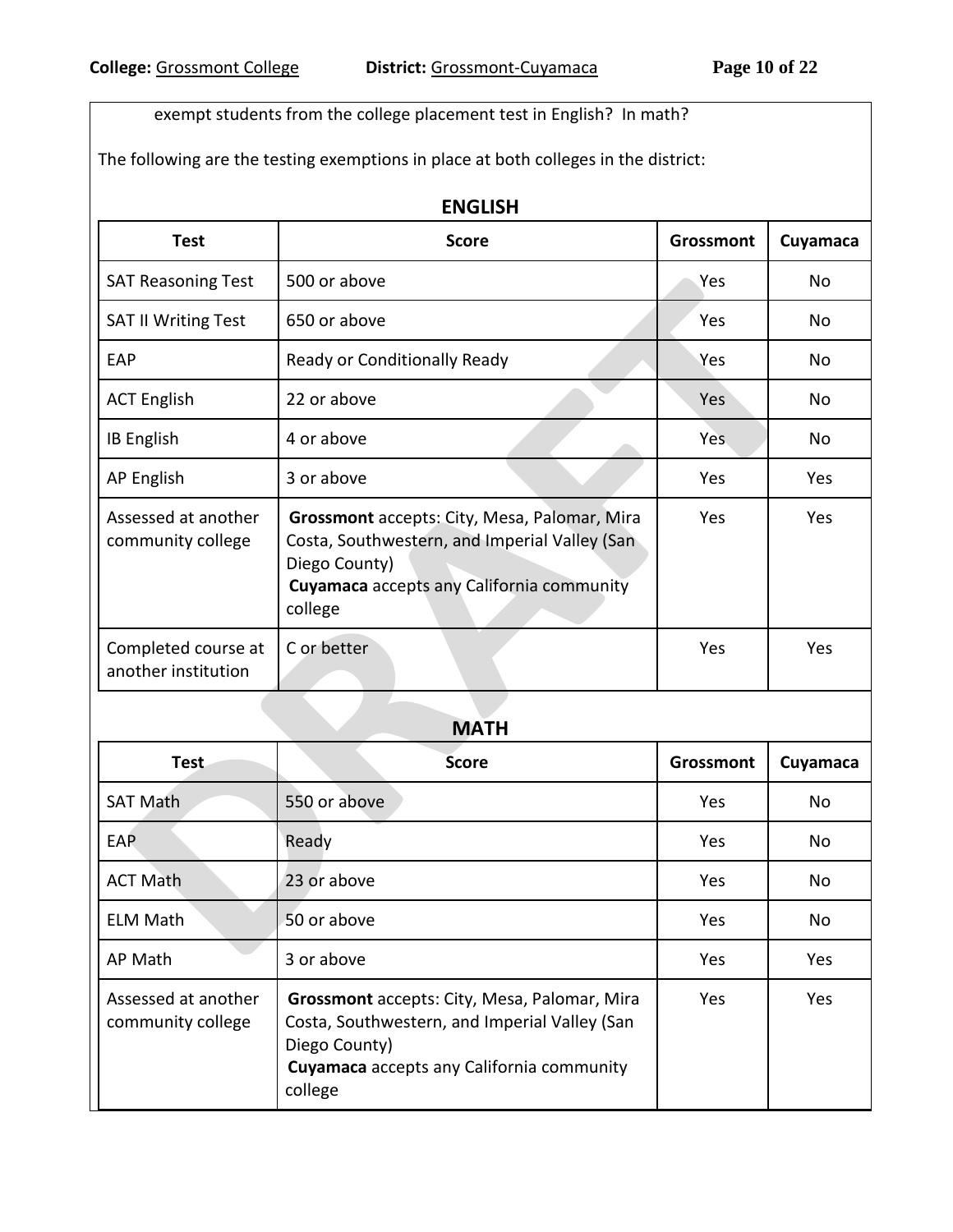| Completed course at<br>another institution                                                                                                                                                                                       | C or better                                                                                                                                                                                                                                                                                                                                                                                                                      | Yes            | <b>Yes</b> |  |  |
|----------------------------------------------------------------------------------------------------------------------------------------------------------------------------------------------------------------------------------|----------------------------------------------------------------------------------------------------------------------------------------------------------------------------------------------------------------------------------------------------------------------------------------------------------------------------------------------------------------------------------------------------------------------------------|----------------|------------|--|--|
| <b>GUHSD Articulated</b><br>Credit                                                                                                                                                                                               | Students who complete the following high<br>school courses with and A or B will be placed as<br>follows:<br>Algebra II = Math 103/110<br>Pre-Calculus = Math $120 - 178$<br>Calculus = Math 180<br>Students who did not earn an A or B in these<br>courses, or who would like to attempt a higher<br>placement must participate in the regular<br>assessment process.<br>Note that a "C" in an Honors course is not<br>accepted. | Yes            | Yes        |  |  |
| If taking math or<br>English for personal<br>enrichment with no<br>pre-requisites                                                                                                                                                |                                                                                                                                                                                                                                                                                                                                                                                                                                  | N <sub>o</sub> | <b>Yes</b> |  |  |
|                                                                                                                                                                                                                                  |                                                                                                                                                                                                                                                                                                                                                                                                                                  |                |            |  |  |
| 7. Include in the Budget Plan all staff costs (salaries and benefits) for each position and the<br>direct cost to purchase, develop or maintain assessment instruments or other technology<br>tools specifically for assessment. |                                                                                                                                                                                                                                                                                                                                                                                                                                  |                |            |  |  |

### **iii. Counseling, Advising, and Other Education Planning Services**

1. Describe the target student audience, including an estimate of the annual number of students to be provided (a) counseling, (b) advising, (c) and other education planning services. Describe what these services are, the service delivery methods (in person, in workshops, FTES funded classes, online, etc.) and models used. Describe any partnerships among colleges or with high school districts, workforce agencies, or other community partners that assist with providing these services. Describe at what point(s) in the student's academic pathway counseling, advising, and other education planning services are provided (before registration, at 15 units, etc.)

### **Grossmont serves approximately 5,000 new students each year (first-time to college and transferin). The following services are provided to this group:**

- **Comprehensive online advising (Cynosure): Virtual advisor available to students after they complete English and math assessment; Gives students first semester course suggestions (abbreviated ed plan)**
	- **"Transition" workshops offered at the high schools for graduating seniors**
	- **In person optional advising sessions (for students who have completed online**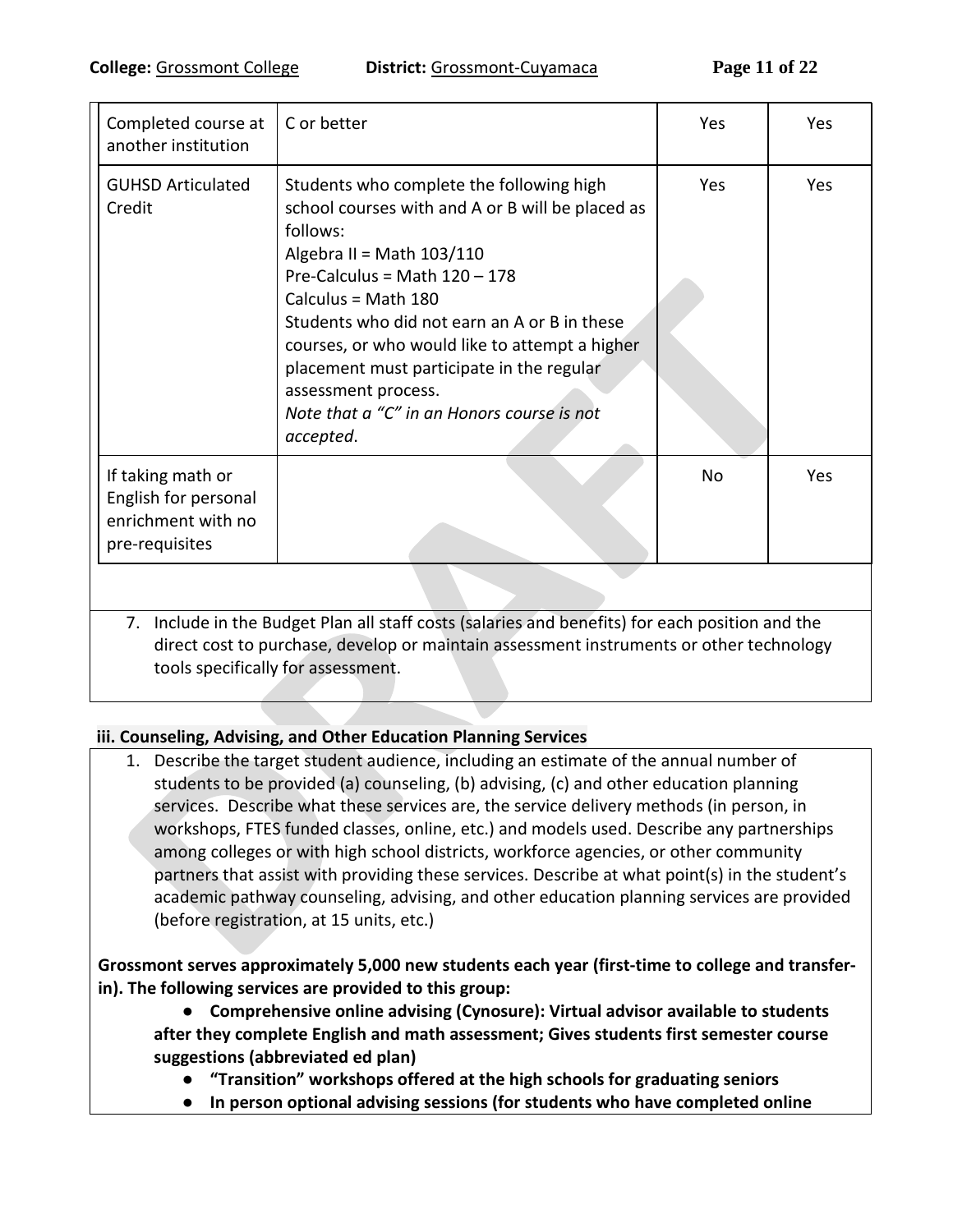**orientation and online advising if they have additional questions)**

● **Transfer-in advising workshops (group mini orientation for students who have previously attended other colleges: offered specifically for students who have attended a college in California and for students who have attended a college outside of California; gives information including but not limited to transcript evaluation procedure, prerequisite clearance procedure, class registration procedure, information re: certificate, AA, and transfer out to a four year college or university)**

- o **Transfer Center Workshops**
- o **Transfer Options**
- o **Transfer Options (for denied students)**
- o **SDSU: Critical Changes Affecting Transfer**
- o **UC Application Workshop**
- o **CSU Application Workshop**
- o **UC TAG Workshops**
- o **UniversityLink**
- o **SDSU Supplemental**
- o **Associate Degree for Transfer (ADT) to a CSU**
- o **SDSU Writing Proficiency Assessment Workshops**
- o **SDSU Admit Workshops**
- o **EOPS – two contacts over the course of the semester**
- o **CalWORKS two contacts over semester**
- o **Summer Institute Program to provide advising and short-term ed plan (also includes counseling course which helps develop comprehensive ed plan**
- o **1st semester appts, drop-in counseling**
- o **Workshops to begin developing comp ed plans (EOPS, CalWORKS, Int'l, transfer)**
- o **Foster youth counseling, advising, also includes a class (PDEO 299A), DSPS also SEC.**

**For continuing students, comprehensive education planning is provided through contacts with counselors in 30-minute in-person appointments, via phone counseling, online (email) counseling, workshops, drop-in counseling that serve all students, including Veterans.**

**Comprehensive ed planning services are also provided through the DSPS and EOPS offices to serve students in those specific populations. Additional services to continuing students include:**

- **Financial Aid: Financial Aid Advising workshops for students not meeting SAP (Satisfactory Academic Progress); COUN 095 class for students on Financial Aid probation (includes comprehensive ed plan)**
- **Counseling courses: COUN 120, 110, 130 (all offered in person and online); all have a comprehensive ed planning component**
- **CalWORKS, county offices, county health services – collaboration between staff to provide workshops and educational services to students**
- **Department of Rehab – Grossmont staff communicates with Dept of Rehab; Dept of Rehab requires a comprehensive ed plan for our shared students**
- **EOPS, CalWORKS, CARE, DSPS do short and long-term ed plans, and follow through to completion**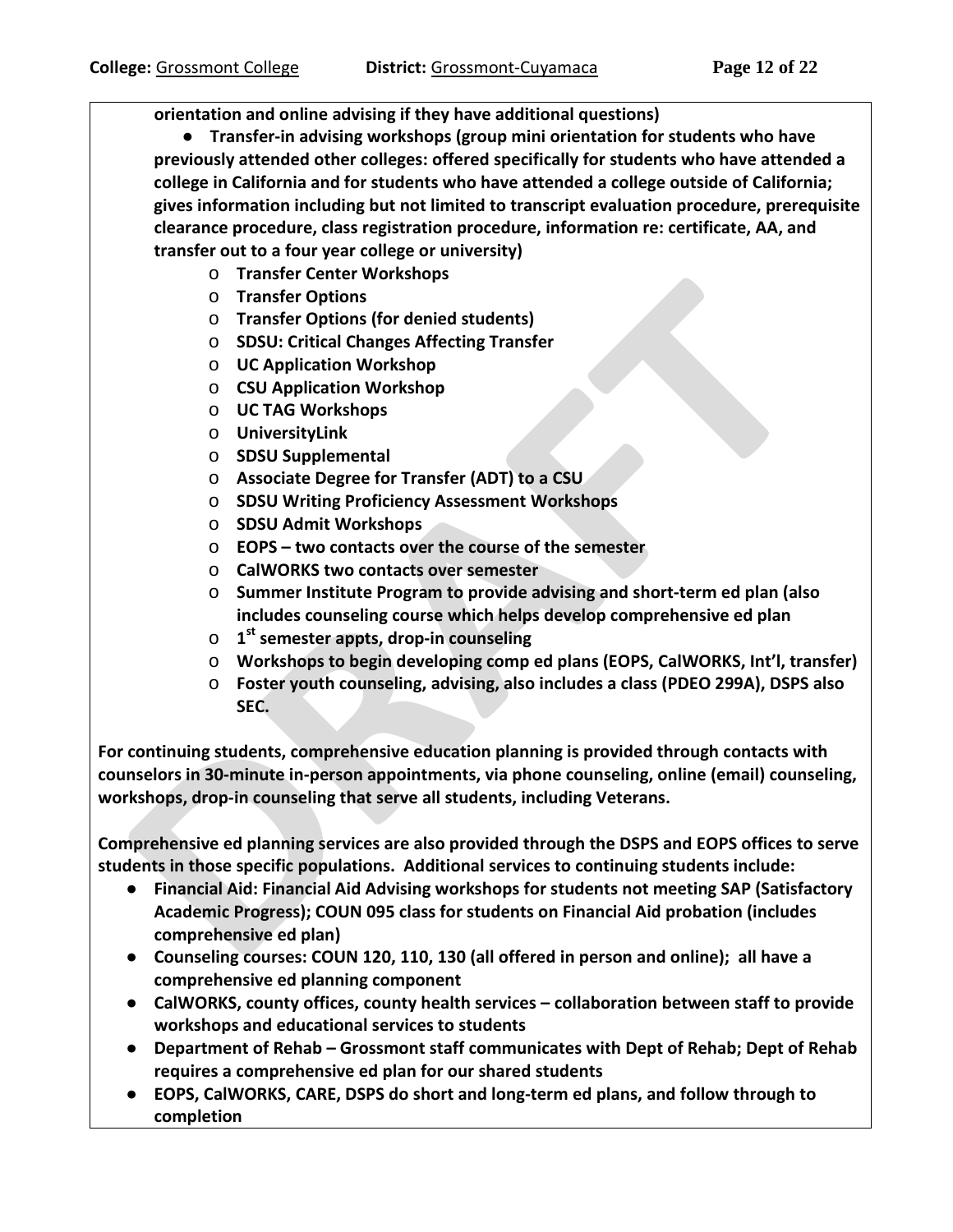- **Veteran's Affairs Office requires and houses abbreviated and comprehensive ed plans. Counseling appointments reserved for Veteran's students just before their priority registration date in order to ensure they have the opportunity to see a counselor and complete an ed plan to be approved by the VAO office before they register for classes.**
- **Student-athletes: Online orientation, assessment, and advising (as above), athletic advisor offers assistance with class scheduling and eligibility**
- **Career – referrals to the career center who conduct workshops, in-person, career fair advising, referrals to websites**
- **Personal, crisis, emergency and disability-related counseling are provided in-person (external resource information is also available to students on the Counseling website)**

**Ed planning occurs all the way through the student pathway.**

- 2. Describe what services are offered online, in person, individually or in groups, etc. Indicate whether drop-in counseling is available or appointments are required. Describe the adequacy of student access to counseling and advising services, including the method and time needed for students to schedule a counseling appointment and the average wait time for drop-in counseling. Describe any use of academic or paraprofessional advising.
- **General Counseling: Counseling is offered in person for appointments, drop in, and workshops. Online counseling is available via e-mail, phone counseling. Drop in is designed for five minutes or less, quick questions (no transcripts). Appointments are required for regular appointments.**
- **Drop-in – Average wait is typically 10 minutes or less. At the beginning of the semester, DSPS has walk-in services (typically wait time 10-15 minutes), EOPS "same day" service throughout the semester in order to allow for crisis counseling and other needs (depends on morning or afternoon, typically 10-15 minutes. DSPS have "same day" appointments throughout the semester (except during peak times at the beginning of the semester and during registration).**
	- o **Online – "ask a counselor" link**
- **Appointments are also available for all services in all areas.**
- **Group – workshops in General, Transfer, International, EOPS, CalWORKS, CARE, New Horizons, and Veterans.**

**Access: Reductions in staffing over the past few years have resulted in longer wait times for students to have access to counseling, advising, and other related services.**

- **Student access to general counseling services is challenging; appointments are booked two weeks in advance and fill immediately.** 
	- o **General Counseling: 15 Full time General Counselors for over 20,000 students; 14 general adjuncts.**
	- o **Students may wait 3-6 weeks to make an appointment.**
- **DSPS is adequate for most time periods.**
- **EOPS is also challenging (typical wait for appointments is 1-3 weeks).**
- **Transfer Center has access for students with specific needs (approx. 1 week wait)**
- **Transcript evaluations for students who have attended other colleges take more than 12**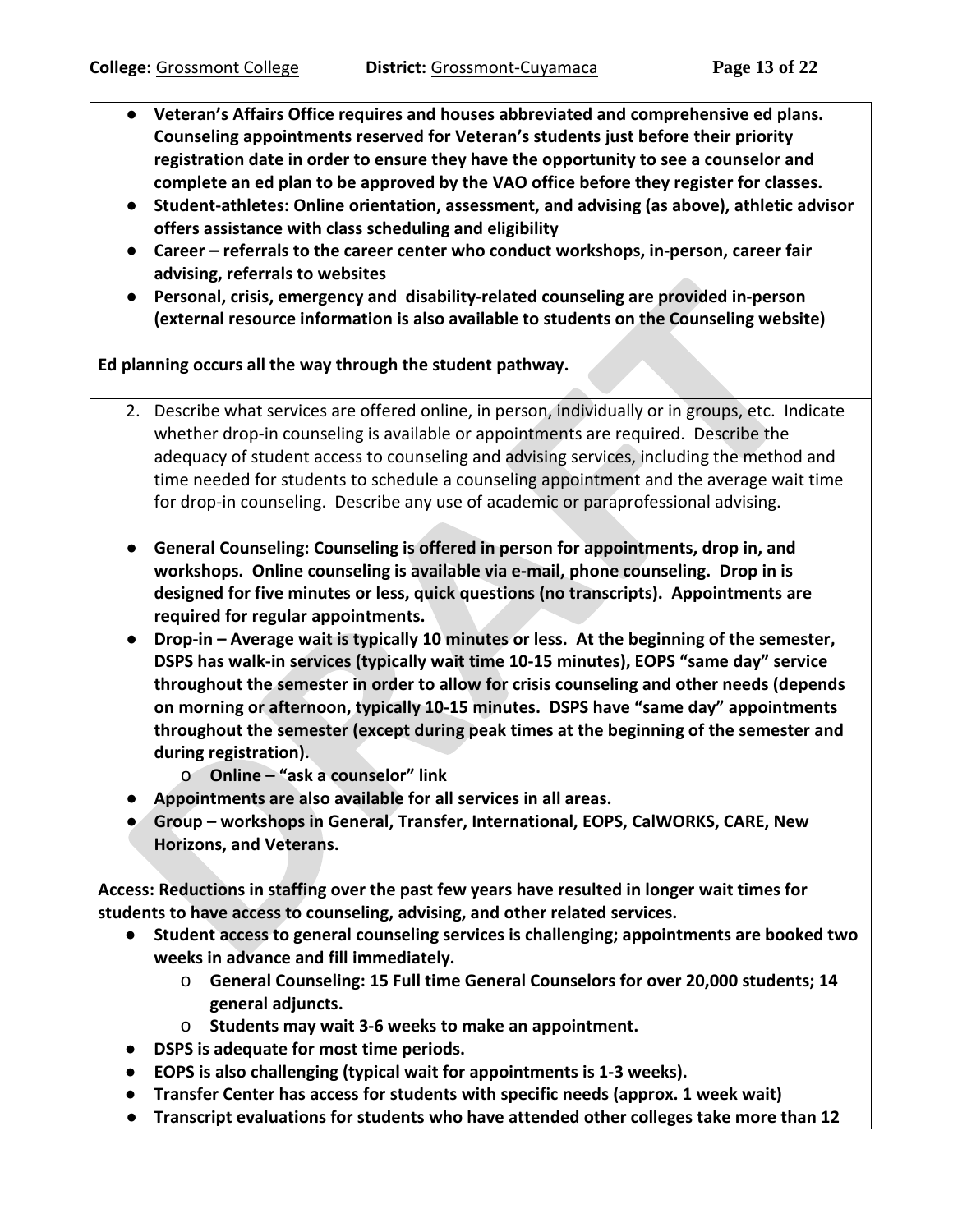**weeks.**

- **Academic/paraprofessional = one academic advisor for student-athletes.**
- **Advising – peer-to-peer advisors provide perspectives on student experiences, opportunities on campus, help keep students on schedule, review progress reports and refer to counselor when necessary**

**To support students with education planning, the college will explore the use of additional technology tools, such as the following:**

- **Web portal (Student access for DARS degree audit system and educational planning).**
- **Incoming transcript evaluation through technology such as "eTranscript"/"Credential"**
- **Comprehensive ed planning tool**
- 3. Describe the type of assistance provided to help students develop an abbreviated student education plan and the scope and content of the plan.

**New students complete an abbreviated (one-semester) ed plan on-line through Cynosure during the matriculation process. In addition, the following special services provide an abbreviated ed plan:**

- **EOPS Summer Institute Program (SIP)**
- **Veterans have specific paper ed plan a counselor will complete in order to receive benefits**
- **ESL department provides a specific ed plan (ESL pathway) that is based on assessment results**
- **COUN 095 course**
- **DSPS: student ed contract (SEC) that is done with counselor specialist that also lists classes and accommodations**
- 4. Describe the type of assistance provided to help students develop a comprehensive student education plan that identifies the student's education goal, course of study, and the courses, services, and programs to be used to achieve them.
	- **All COUN courses include an individualized comprehensive ed plan based on the students' goal(s).**
	- **Career Center offers workshops and software to assist students with goal identification (exploration for major, career, program, or transfer school)**
	- **Counseling appts in all areas (general, veterans, intl, EOPS, transfer center, CalWORKS, New Horizons, DSPS). DARS (degree audits) are run in appointments for students to determine courses completed and remaining for comprehensive ed planning based on students' goal(s).**
	- **Workshops in EOPS and Transfer Center**
	- **Financial Aid ed plans are done in DSPS, EOPS, General Counseling and via the COUN 095 course.**
- 5. Identify the staff providing counseling, advising and other education planning services, including the number of positions, job titles and a one-sentence statement of their roles. Indicate the number of full-time counselors and their negotiated student contact hours. Indicate the number of part-time counselors and the number of full-time equivalent counselors (total full time and part time counseling hours divided by 2080).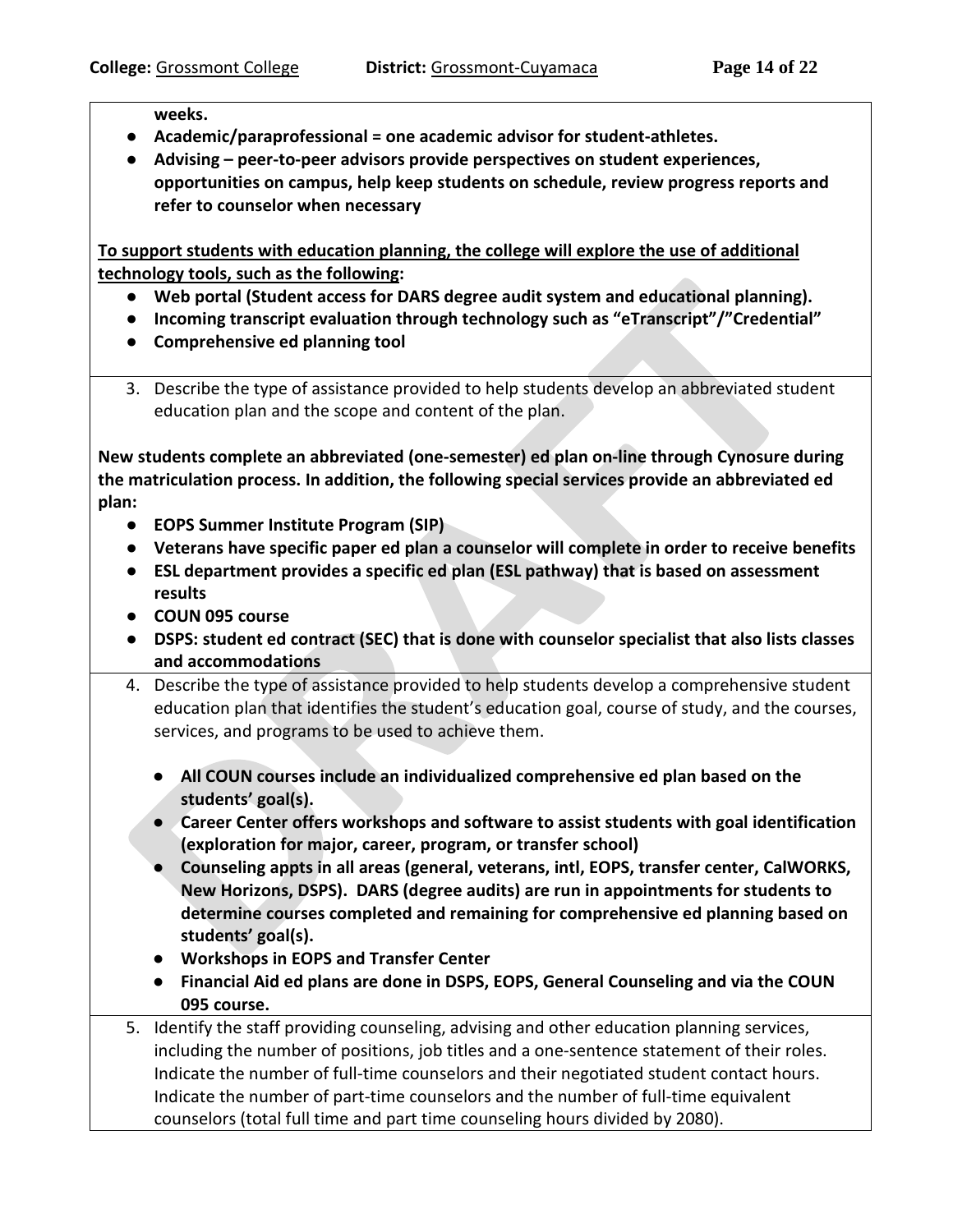- **DSPS – 3.75 FT counselors/specialists**
- **General counseling – 15 FT counselors ; 14 PT counselors (including instruction and FT overload)**
- **EOPS – 4 FT counselors, 3 PT counselors**
- **CalWORKS – 4 PT counselors**
- **Counselors contract: 22 hours of student contact negotiated (but several counselors released for other duties)**
- 6. Identify any technology tools used for education planning. For third-party tools, be specific about the product and how it is used. Identify any technology tools used for support of counseling, advising and other education planning services, such as scheduling or degree audit. For third-party tools, be specific about the product and how it is used.
	- **Cynosure – provides new students with abbreviated SEP**
	- **DARS – Comprehensive SEP as part of appointments, transcript (from other schools) evaluation information, AP evaluations**
	- **ASSIST, College Source, TAP (UC and SDSU), Career Café, Career Cruising – used for ed planning, transfer, as well as career counseling**
	- **Image Now – to look at disabilities and ed accommodations; and also to store general ed advising sheets and comprehensive ed plans, storage of student petitions, high school transcripts**
	- **SARS – for scheduling and notes**
	- **Accuplacer - for assessment**
	- **Colleague – for case notes, assessment score information, transcripts from other schools, AP/IB scores, prerequisite clearance information**
	- **Grossmont College articulation website**
	- **EOPS uses a shared virtual drive in order to track work done with students**
- 7. Include in the Budget Plan, all staff costs (salaries and benefits) for each position and the direct cost to purchase, develop or maintain technology tools specifically for counseling, advising and other education planning services.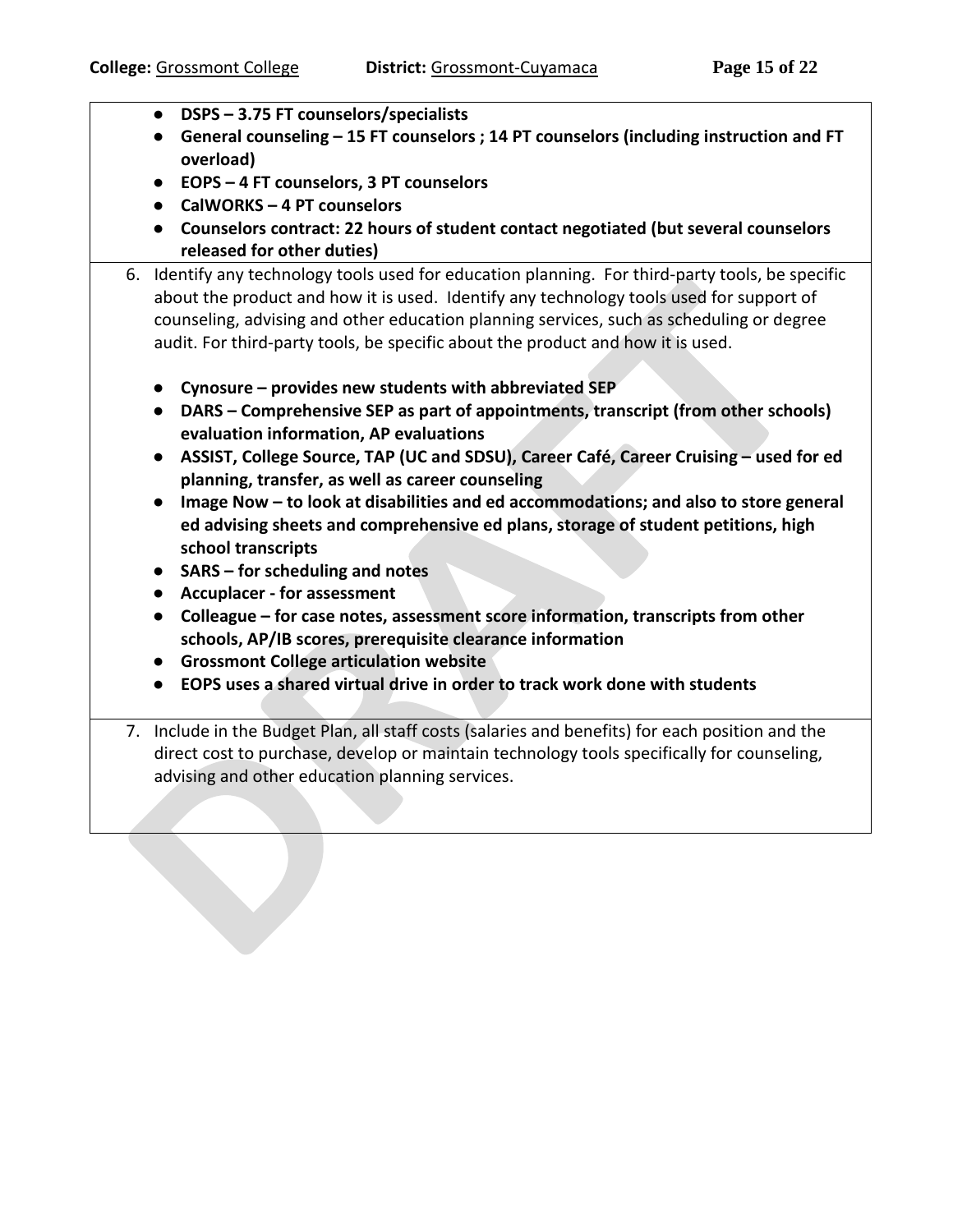#### **iv. Follow-Up for At-Risk Students**

- 1. Describe the target student audience according to title 5 section 55525, including an estimate of the annual number of students to be provided at- risk follow-up services, and the college's process to identify them. Describe the strategies for addressing the needs of these students, including:
	- a. Types of services that are available to these students; how they are notified and when.
	- b. Strategies for providing counseling, advising, or other education planning services to assist them in selecting an education goal and course of study.
	- c. How the services identified in "a" and "b" above are provided (online, in groups, etc.).
	- d. How teaching faculty are involved or encouraged to monitor student progress and develop or participate in early alert systems.

### **(Bullets in red specific to title 5 section 55525)**

- **Academic Probation**
	- o **Students are notified online via email. Students can also access their status through WebAdvisor. Services include voluntary counseling appointments. We do not have mandatory intervention. Student will lose registration priority if on probation for two consecutive semesters and are notified of the potential loss of registration priority via e-mail after the first semester. They also receive an e-mail if they lose their priority.**

### ● **Lack of Progress Probation**

o **Students are notified online via email. Students can also access their status through WebAdvisor. Services include voluntary counseling appointments. We do not have mandatory intervention. Student will lose registration priority if on probation for two consecutive semesters and are notified of the potential loss of registration priority via e-mail after the first semester. They also receive an e-mail if they lose their priority.**

### ● **Disqualified**

- o **Students are notified online via email. Students can also access their status through WebAdvisor. Student may appeal. Students must sit out one full semester within the district (not including Summer) if they do not appeal or if appeal is unsuccessful.**
- o **Financial Aid SAP probation/disqualification (different criteria than academic probation and academic progress probation)**
- o **Students notified after each academic term via email or snail mail. Also notified via WebAdvisor financial aid status page.**
- o **Intervention services – COUN 095 required at disqualification level. Warning is related to making satisfactory academic progress.**

### ● **Basic Skills**

- o **Students are notified through assessment process.**
- o **Services – project success classes (learning communities), Freshman Academy, can be referred to DSPS for assessment, accommodations and classes, Math Academy, English Express, Summer Institute Program with Math 90 or Eng 105, tutoring services**
- **No Educational Goal/course of study**
	- o **Students who have no goal are notified by Financial Aid that they need to declare in order to receive Aid.**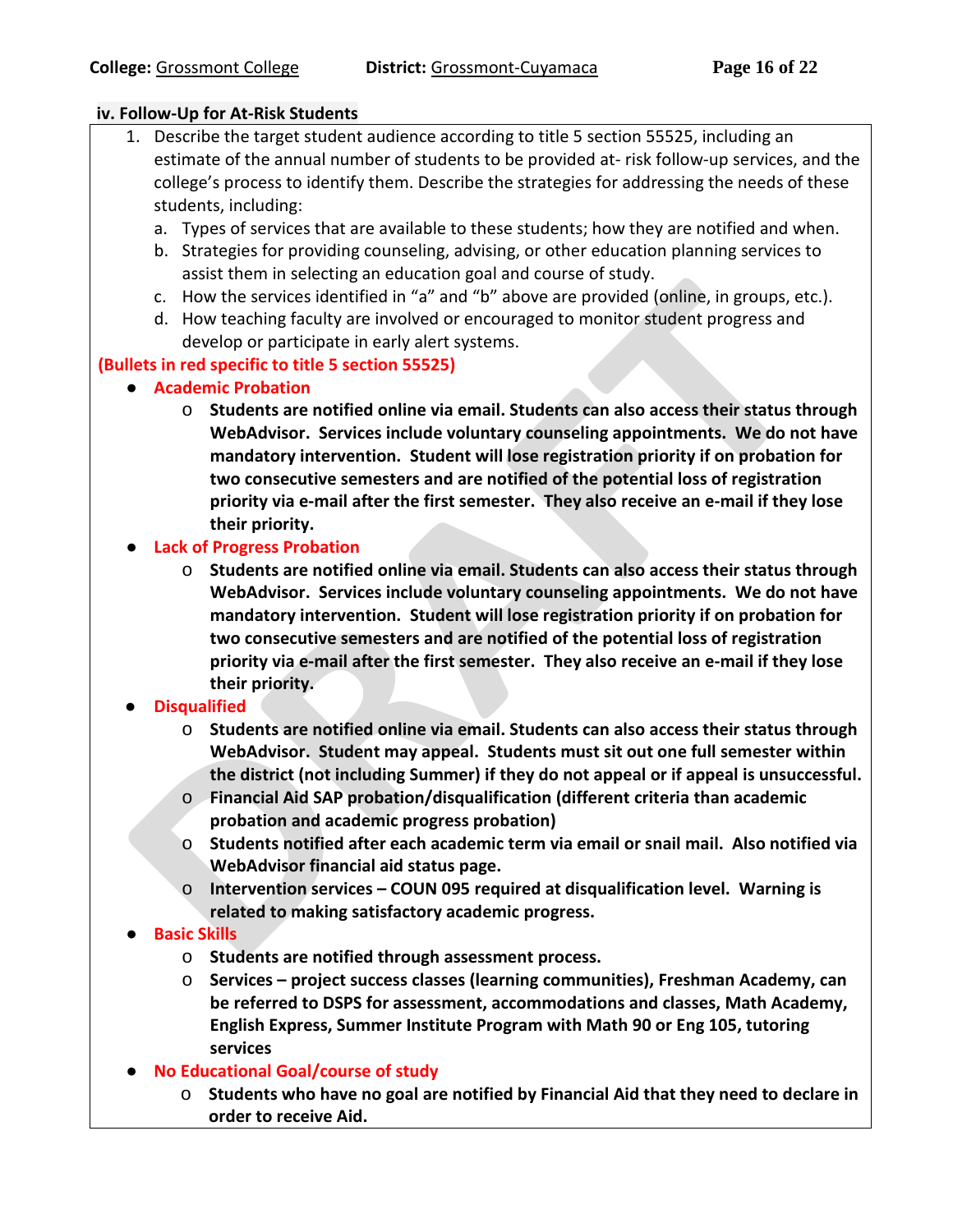- o **Services – counseling, counseling courses, workshops, welcome letters include services available, appointments, referrals to career center**
- **International students**
	- o **Notified via WebAdvisor, email, snail mail, on occasion from immigration**
	- o **Services – student ambassadors, intl. admissions, intl. counselor, Intl student club mentoring support system**
- **CalWORKS/CARE**
	- o **Notified: Progress reports are required for all students; also provide annual mandatory orientations**
	- o **Services: reports are reviewed at 2nd appt. with the counselor, recommendations are provided**
- **DSPS**
	- o **Notified: receive a notification through A&R if they have lack of progress or academic probation**
	- o **Services: counseling, review of ed accommodations, have voluntary progress reports**
- **Foster Youth**
	- o **Students get priority financial aid review of FAFSA; triage between EOPS and Financial Aid in recognizing issues related to financial aid; if academic probation with EFFORT students, EOPS is notified in order to activate personal and academic counseling. Students are also eligible for DSPS services if they have a disability. Also have liaison within A&R.**
- **Veterans** 
	- o **Notified by college if they have not met college requirements for satisfactory progress, then by A&R specialist, then by veteran's administration (VA)**
	- o **Services - counseling, veteran work study, faculty resource for veterans resource center, Student veteran organization (SVO)**

**Follow up services are offered in other areas of the college as well and include:**

- **EOPS SIP & Freshman Academy person-to-person coordination between counseling and instructors, EOPS, financial aid, CalWORKS, and Umoja progress reports throughout the semester. Monitoring of basic skills students in programs such as learning communities (specifically record sharing between writing and reading instructors, referrals to DSPS if necessary). Also a foster youth component in which students are referred to EOPS, Financial Aid, if needed.**
- **SARS Early Alert system and intervention team that includes a lead faculty member (counselor adjunct)**
- **Embedded tutoring in basic skills or other targeted courses**
- **Development of instructor resources for referring students to student services**
- **Mid-semester resource tables (manned by college employees) to check in for help as the semester unfolds**
- **Nursing student success advisor identifies and meets with high risk students through the semester.**
- **Student mentoring programs in the health professions areas**
- **Area-specific tutoring in addition to the colleges main tutoring center**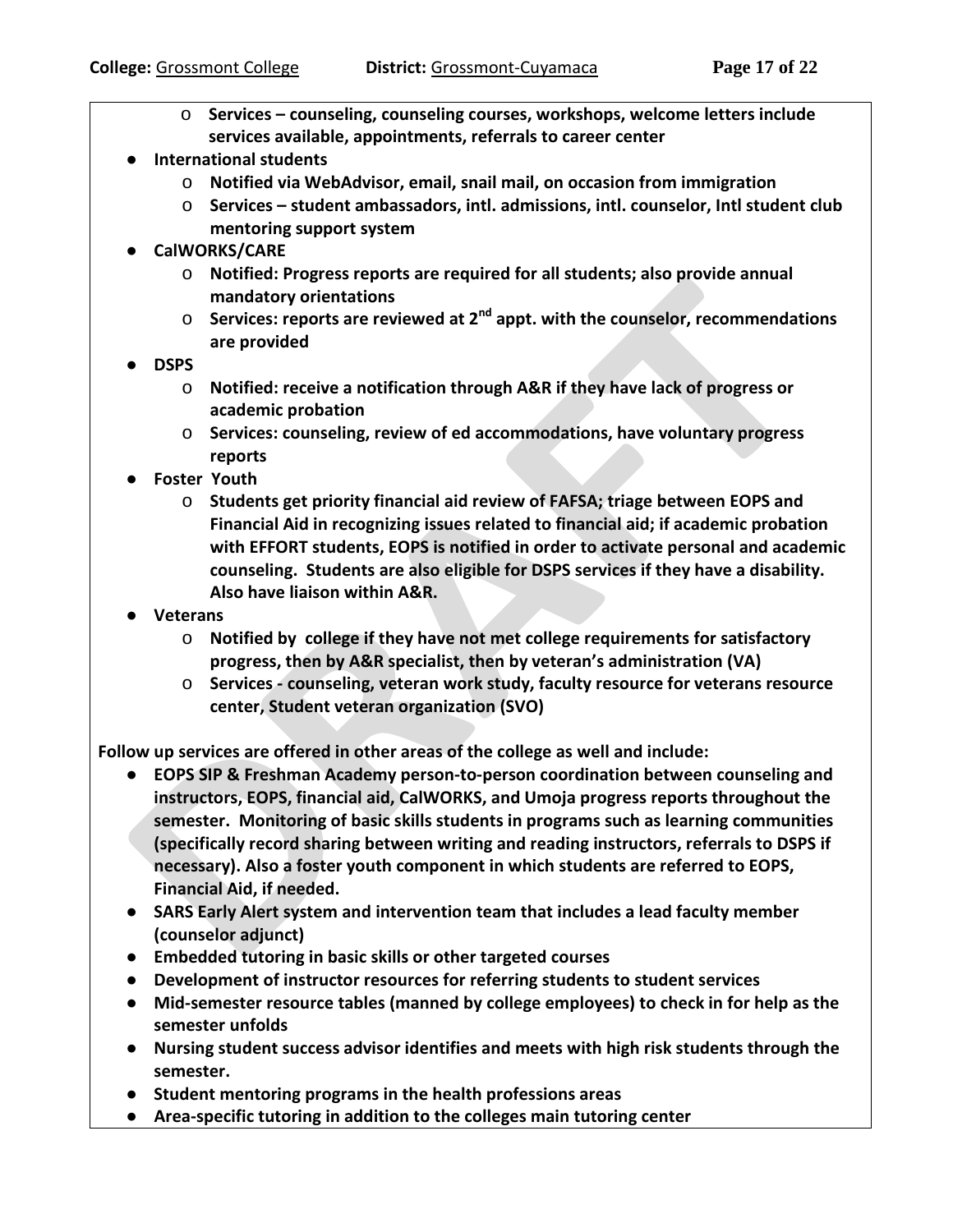- 2. Identify the staff providing follow-up services (including the numbers of positions, job titles and a one-sentence statement of their roles).
	- **DSPS – 3.75 FT counselors/specialists**
	- **General counseling – 15 FT counselors; 14 PT counselors (including instruction and FT overload)**
	- **EOPS – 4 FT counselors, 3 PT counselors**
	- **CalWORKS – 4 PT counselors**
	- **Financial aid advisors and student ambassadors**
	- **Ambassadors: Umoja, EOPS**
	- **Tutoring center staff**
	- **Instructional faculty coordinators/mentors**
	- **Support staff that contact students to arrange the interventions above**
	- **Athletic advisor and eligibility clerk**
	- **International students - Student ambassadors**
- 3. Identify any technology tools used for follow-up services. For third-party tools, be specific about the product and how it is used.
	- **WebAdvisor**
	- **SARS (early alert)**
- 4. Include in the Budget Plan, all staff costs (salaries and benefits) for each position and the direct cost to purchase, develop or maintain technology tools specifically for follow-up services.

#### **IIb. Related Direct Program Services (District Match Funds only)**

#### **i. Instructional Research**

1. Describe the types of Institutional Research will be provided that directly relate to the provision or evaluation of SSSP Services.

**SSSP services are evaluated in a number of ways and the district office of Research, Planning, and Institutional Effectiveness (RPIE) provides data to support these analyses:**

- **Each student service area has student service outcomes and/or key performance indicators that are monitored regularly and evaluated as part of annual and comprehensive program review cycles.**
- **Feedback is gained directly from students via a number of survey tools including biennial institutional survey that incorporates student satisfaction questions and point of service surveys.**
- **The Grossmont office of College Planning and Institutional Effectiveness (CPIE) also conducts focus groups to evaluate student needs related to SSSP.**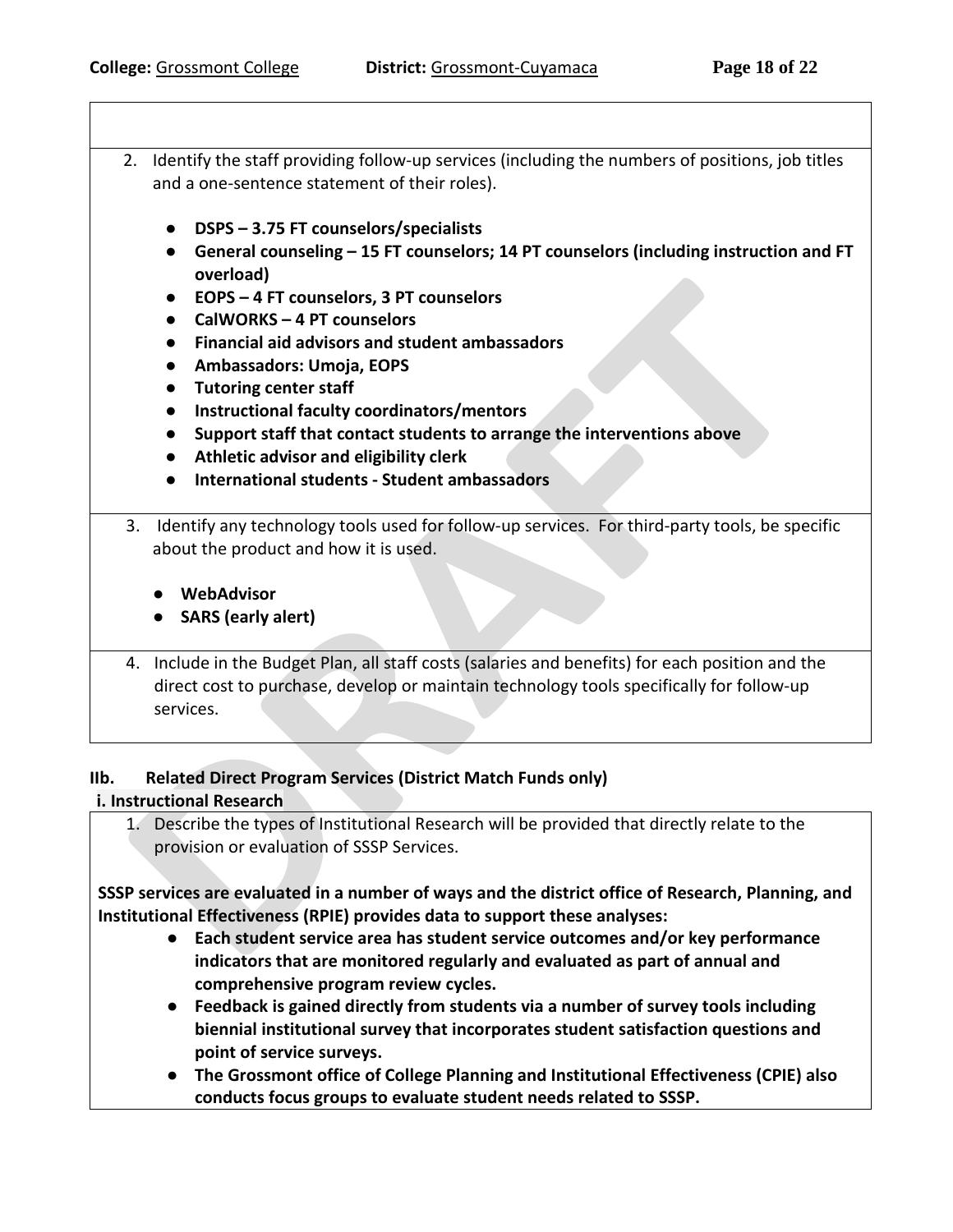### ● **The college also monitors the number of students served and the data are broken down demographically in order to better evaluate and address student needs.**

#### **ii. Technology**

- 1. Describe the types of services provided through the use of technology that directly relate to the delivery of services, such as online orientation, advising and student educational planning.
	- **Cynosure – online orientation, students' assessment scores are input into online advising module and through students' choices of goal(s), an abbreviated student ed plan is generated.**
	- **Online counseling ("Ask a Counselor") - asynchronous (e-mail).**
	- **DARS – counselors use for ed planning (not yet available for students)**
	- **DSPS ImageNow - look up disability verifications and store ed plans**
	- **General – Datatel – look up class schedule, transcripts, pre-req clearances, assessment scores**
	- **DSPS Datatel – case notes on all students, look up class schedule, transcripts, pre-req clearances, assessment scores**
	- **SARS – assessments, optional advising workshop, scheduling appointments, keeping notes, (codes are being used to keep track of SSSP elements i.e. abbreviated and comprehensive ed plans)**
	- **WebAdvisor – WebReg assistance (video tutorial on how to use WebAdvisor and register for classes), registering for optional advising workshops, registering for assessments**
	- **Document image – used to look up students files (e.g. petitions, transcripts, prerequisites)**
	- **CalWORKS/CARE – CalWIN – program used through County of San Diego to track documents for student recipients.**
	- **Discussions currently ongoing to have better access and collaboration related to student advising and ed planning**

#### **IIc. Transitional Services Allowed for District Match**

1. Recognizing the challenges some districts face in restoring services after the 2009-10 budget cuts, districts may also count expenditures for costs that were allowable as of 2008-09, even though they are no longer allowable under SB 1456 and current SSSP regulations. These include Admissions and Records, Transfer and Articulation Services, Career Services and other Institutional Research. Describe what types of services are provided during this transition period that are being used for district match.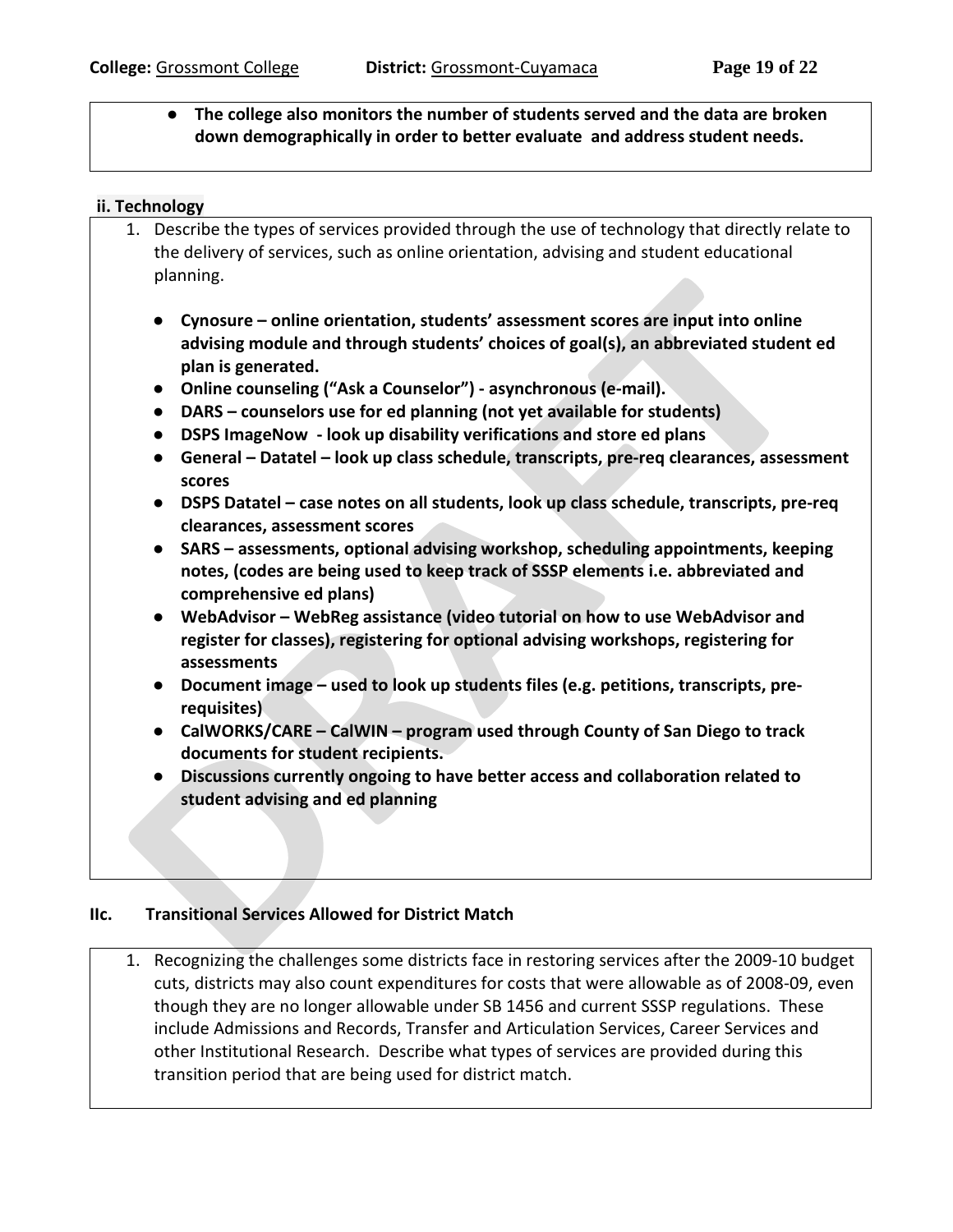### **STILL IDENTIFYING THE FINAL LIST OF ALLOWABLE SERVICES**

#### **SECTION III. POLICIES & PROFESSIONAL DEVELOPMENT**

1. Exemption Policy

Provide a description of the college or district's adopted criteria for exempting students from participation in the required services listed in title 5 section 55520 consistent with the requirements of section 55532.

Board Policy and Administrative Procedure 5050 (Student Success and Support Program) outlines the criteria by which students are exempt from participation in SSSP services as follows:

### **EXEMPTIONS**

A student may be exempted from certain Student Success and Support Program requirements based on one or more of the following criteria;

- Has completed an associate degree or higher;
- Has enrolled at the college for a reason other than career development or advancement, transfer, attainment of a degree or certificate of achievement, or completion of a basic skills or English as a Second Language course sequence;
- Has completed these services at another community college;
- Is enrolling at the college to take a course that is legally mandated for employment or in response to a significant change in industry or licensure standards; or
- Is a special admit student pursuant to Education Code 76001.

Any student exempted from orientation, assessment, counseling, advising, or student education plan development shall be notified and may be given the opportunity to participate in those services.

#### 2. Appeal Policies

Describe the college's student appeal policies and procedures.

#### PULL FROM CATALOG AND BOARD POLICY

3. Prerequisite Procedures

Provide a description of the college's procedures for establishing and periodically reviewing prerequisites in accordance with title 5 section 55003 and procedures for considering student challenges.

#### PULL FROM CURRICULUM PROCESS AND BOARD POLICY

4. Professional Development Describe plans for faculty and staff professional development related to implementation of the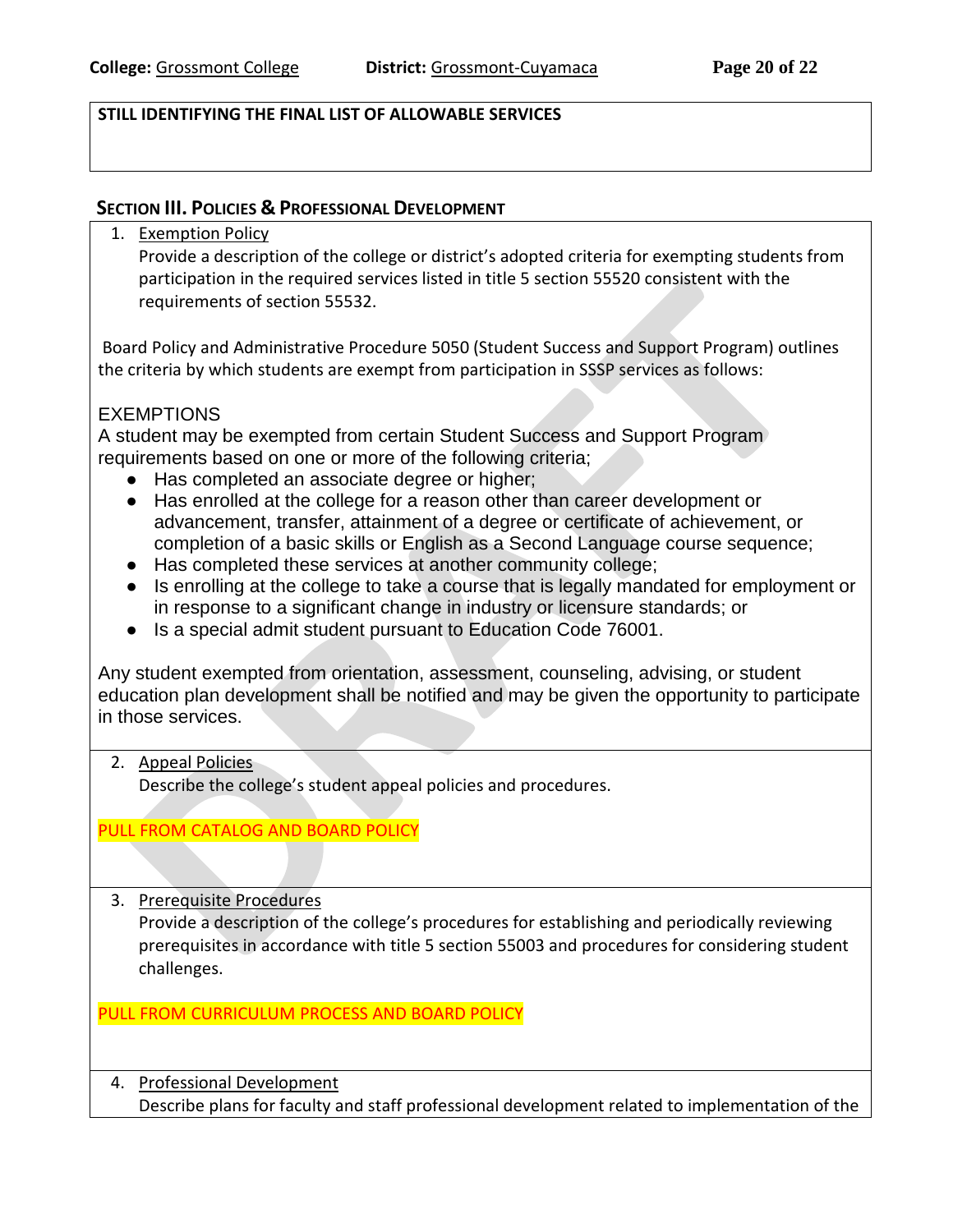Student Success and Support Program.

**The college is currently offering, or supporting participation in, the following professional development activities:**

- **College campus meetings related to "Pathways" initiative**
- **Accuplacer conferences**
- **NCORE conference**
- **ETS (ensuring transfer success)**
- **CSU counselor conference**
- **CAPED (Cal Assoc Post-Sec Ed Disabled)**
- **CCCCO webinars**
- **ASSIST webinars**
- **CACRAO (Cal Assoc ….Admiss and Records)**
- **CCCEOPS Assoc.**
- **CalWORKs Assoc.**
- **Presentations to the college community to assist in advising at-risk students**

**In addition to the activities listed above, GC also plans in 2014-15 to support the following professional development activities:**

- **Integration of SSSP activities and information into college-wide Professional Development plan**
- **Accuplacer conferences**
- **ASSIST webinars**
- **Weekly meetings and discussions to discuss the implementation of SSSP; discussions on DSPS, EOPS, and administrative listservs**
- **Student Equity Plan Institute**
- **Student Success Conference**

### 5. Coordination with Student Equity Plan and Other Planning Efforts

Describe how the SSSP Plan and services are coordinated with the college's development of its student equity plan and other district/campus plans and efforts, including Accreditation Self-Study, educational master plans, strategic plans, the Basic Skills Initiative, and departmental program review.

**The approach of Grossmont College to student success is informed by the Grossmont-Cuyamaca Community College District (GCCCD) strategic areas of focus, the college's strategic plan, its vision and mission statements, as well as the college values. All of these components are focused on providing our diverse student population with an exceptional learning environment. The college has developed a comprehensive student pathways framework into which all of its current student success plans (i.e. SSSP, Student Equity, and Basic Skills) will fit.** 

- 6. Coordination in Multi-College Districts In districts with more than one college, describe how policies and Student Success and Support Program services are coordinated among the colleges.
	- **GCCCD Student Success Committee (monthly meetings)**